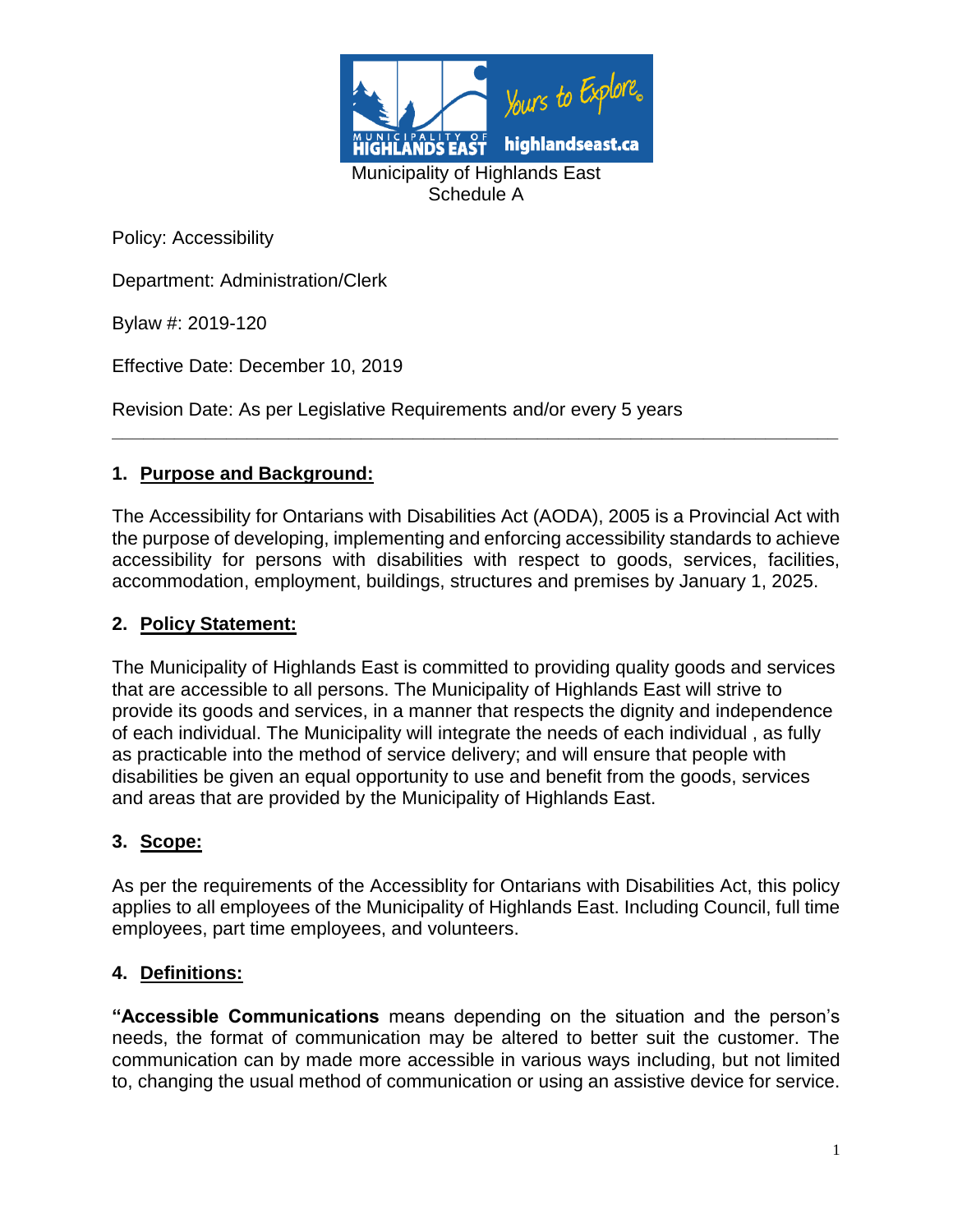

Department: Administration/Clerk

Bylaw #: 2019-120

Effective Date: December 10, 2019

Revision Date: As per Legislative Requirements and/or every 5 years

**\_\_\_\_\_\_\_\_\_\_\_\_\_\_\_\_\_\_\_\_\_\_\_\_\_\_\_\_\_\_\_\_\_\_\_\_\_\_\_\_\_\_\_\_\_\_\_\_\_\_\_\_\_\_\_\_\_\_\_\_\_\_\_\_\_\_\_\_\_\_ "Accessible Formats"** may include, but are not limited to large print, recorded audio, electronic formats, and other formats useable by persons with disabilities.

**"Assistive Device"** means a tool, technology or other mechanism that enables a person with a disability to maintain a level of independence at home, in the workplace or in the community.

**"Barrier"** as defined by A.O.D.A., means anything that prevents a person with a disability from fully participating in all aspects of society because of his or her disability including a physical barrier, an architectural barrier, information or communication barrier, an attitudinal barrier, a technological barrier, or a policy or practice.

**"Communication"** means the process of providing, sending, receiving and understanding information.

**"Council"** means the Council for the Corporation of the Municipality of Highlands East.

**"Customer Service"** means the provisions of goods or services that members of the public are allowed to use.

**"Dignity"** means that a service is provided in a way that allows a person with a disability to maintain self-respect and the respect of other people.

**"Disability"** means and is defined in the Accessibility for Ontarians with Disabilities Act, 2005, section 2 and the Human Rights Code, 1990, c.19 as follows:

a) Any degree of physical infirmity, malformation or disfigurement that is caused by bodily injury, birth defect or illness and, without limiting the generality of the foregoing, includes diabetes mellitus, epilepsy, a brain injury, any degree of paralysis, amputation, lack of physical co-ordination, blindness or visual impairment, deafness or hearing impediment, muteness or speed impediment or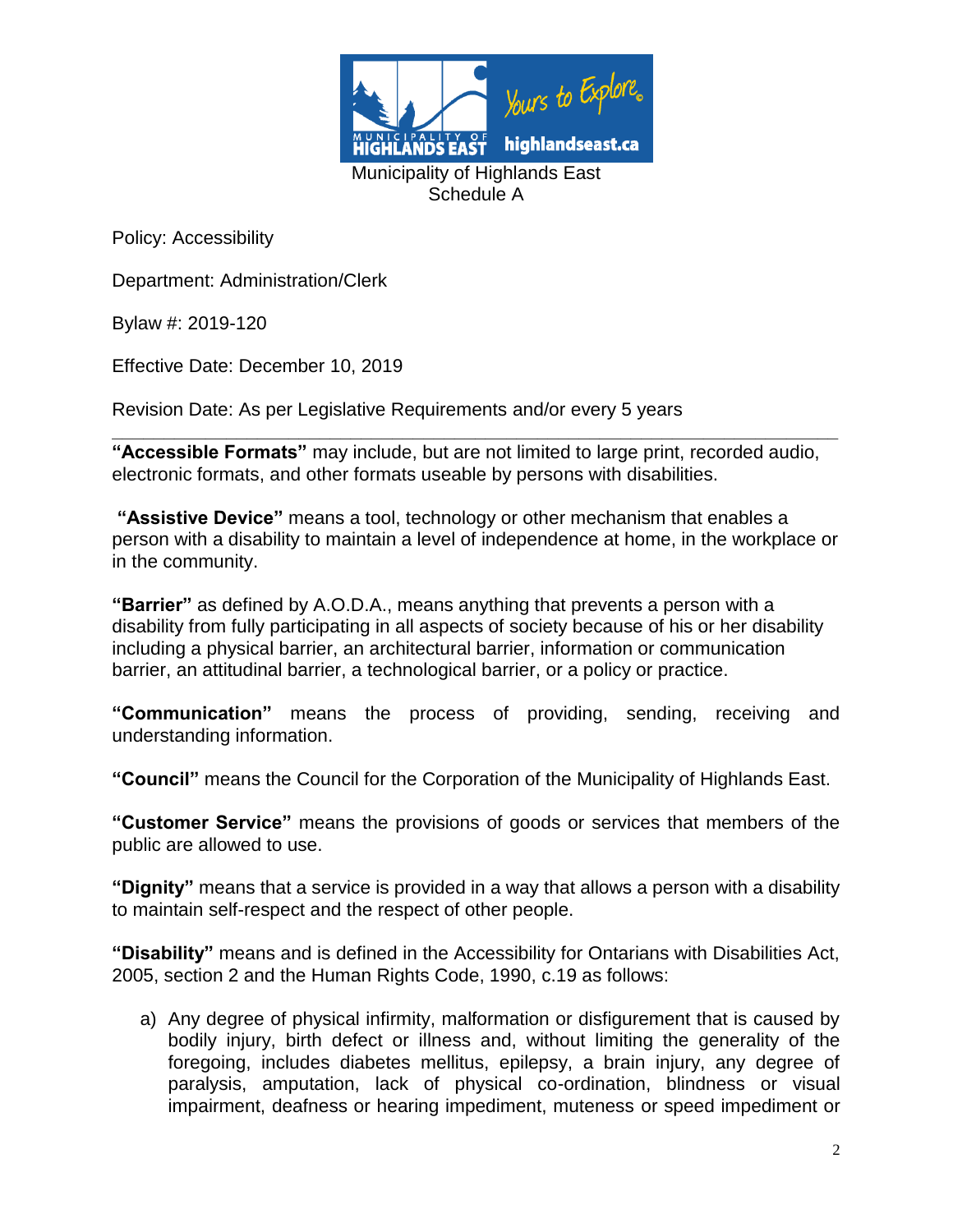

Department: Administration/Clerk

Bylaw #: 2019-120

Effective Date: December 10, 2019

Revision Date: As per Legislative Requirements and/or every 5 years

**\_\_\_\_\_\_\_\_\_\_\_\_\_\_\_\_\_\_\_\_\_\_\_\_\_\_\_\_\_\_\_\_\_\_\_\_\_\_\_\_\_\_\_\_\_\_\_\_\_\_\_\_\_\_\_\_\_\_\_\_\_\_\_\_\_\_\_\_\_\_** physical reliance on a guide dog, or other animal or on a wheelchair or other remedial appliance or device,

- b) A condition of mental impairment or a developmental disability,
- c) A learning disability, or a dysfunction in one or more of the processes involved in understanding or using symbols or spoken language,
- d) A mental disorder, or
- e) An injury or disability for which benefits were claimed or received under the insurance plan established under the Workplace Safety and Insurance Act, 1997.

**"Equal Opportunity"** means doing things on your own without unnecessary help or interference from others.

**"Employment Life Cycle"** means the key stages of engagement between an employee or prospective employee and the Municipality, including the process involved in recruitment, assessment, selection, hiring, retention (orientation, training, return to work, performance management, career development and advancement, redeployment) and the end of employment.

**"Individual Accommodation Plan"** is a document which outlines the details of individual accommodations for an employee with a disability.

**"Individualized Workplace Emergency Response Information"** means the information prepared by employers, in consultation with employees with disabilities, that help document and prepare the employee for workplace emergencies such as fire, severe weather and power outages.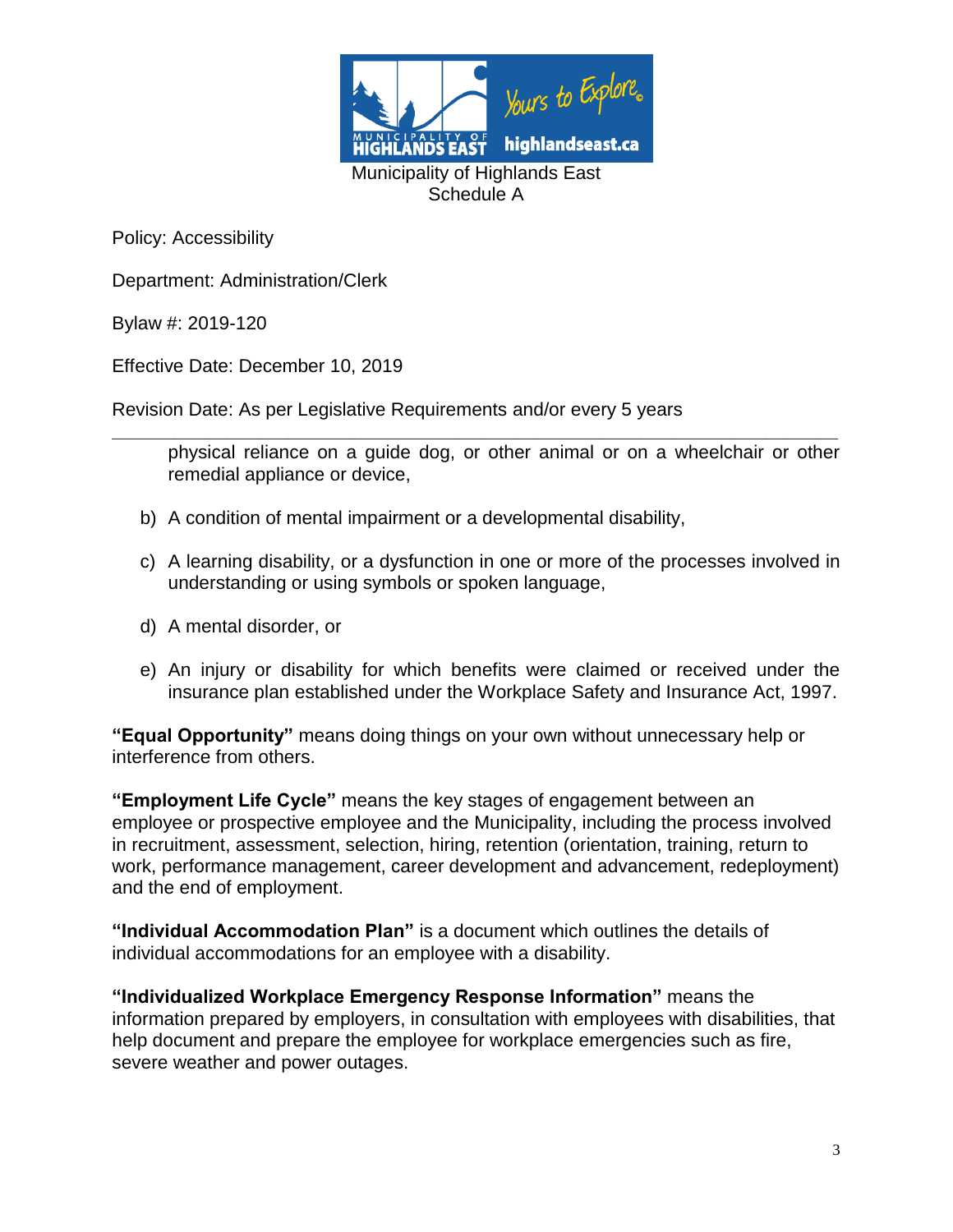

Department: Administration/Clerk

Bylaw #: 2019-120

Effective Date: December 10, 2019

Revision Date: As per Legislative Requirements and/or every 5 years

**\_\_\_\_\_\_\_\_\_\_\_\_\_\_\_\_\_\_\_\_\_\_\_\_\_\_\_\_\_\_\_\_\_\_\_\_\_\_\_\_\_\_\_\_\_\_\_\_\_\_\_\_\_\_\_\_\_\_\_\_\_\_\_\_\_\_\_\_\_\_ "Integration"** means benefiting from the same services, in the same place, and in the same or similar manner as another individual.

**"Municipality"** means the Corporation of the Municipality of Highlands East.

**"Performance Management"** means activities related to assessing and improving the employee's performance, productivity and effectiveness, with the goal of facilitating employee success.

**"Public Sector"** includes provincial government, municipal government, universities, colleges, hospitals, healthcare and school boards.

**"Service Animal"** means and is defined by Section 4(9) of the Accessiblity Standards for Customer Service, O.Reg. 429/07, as follows:

"An animal" is a service animal for a person with a disability:

- a) If it is readily apparent that the animal is used by the person for the reasons relating to their disability; or
- b) If the person provides a letter from a physician or nurse confirming that the person requires the animal for reasons relating to the disability.

" A "guide dog" as defined in Section 1, of the Blind Persons Rights' Act R.R.O 1990.

**"Support Person"** means, in relation to a person with a disability, another person who accompanies them in order to help with communication, mobility, personal care, medical needs, or with access to goods or services.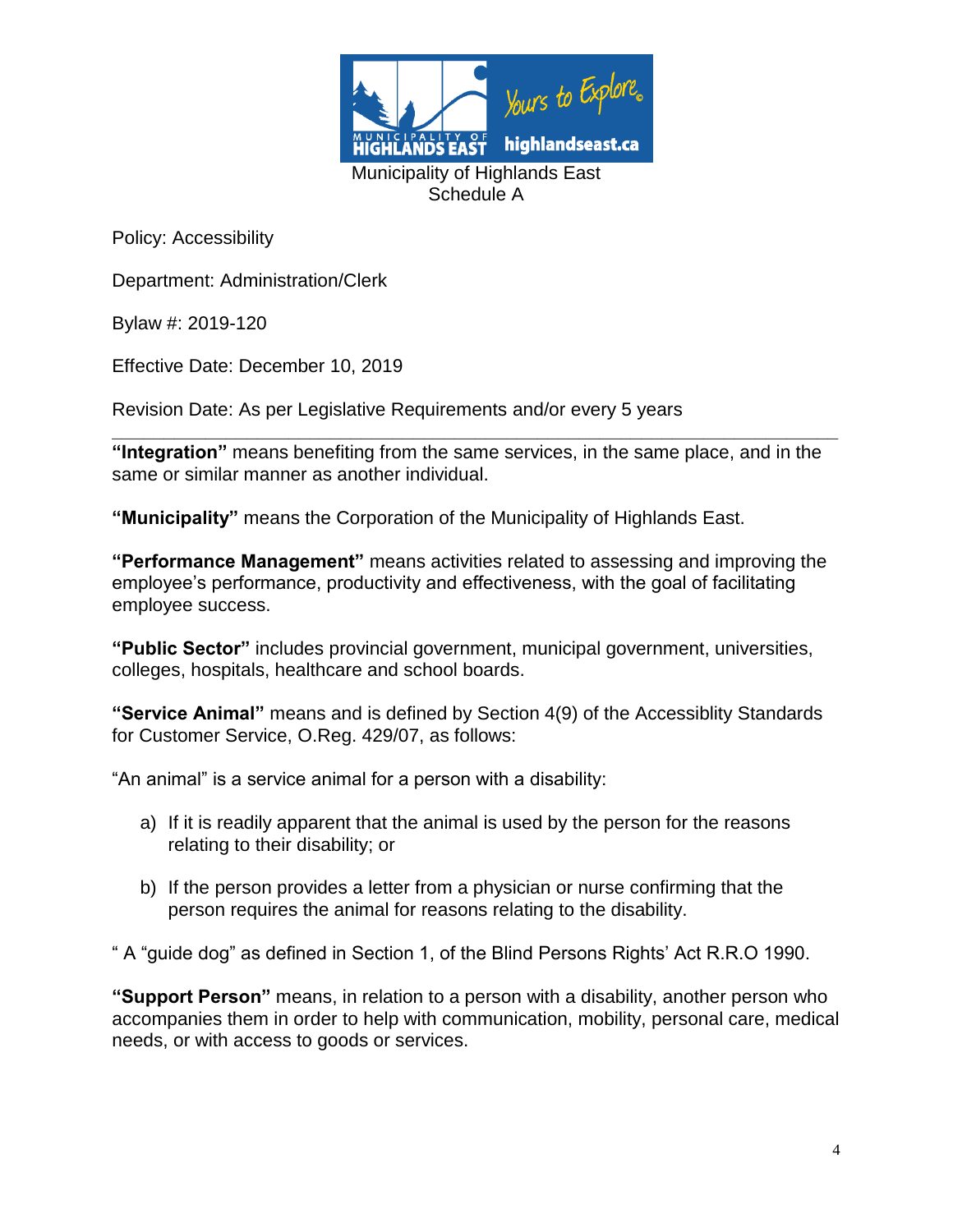

Department: Administration/Clerk

Bylaw #: 2019-120

Effective Date: December 10, 2019

Revision Date: As per Legislative Requirements and/or every 5 years

**\_\_\_\_\_\_\_\_\_\_\_\_\_\_\_\_\_\_\_\_\_\_\_\_\_\_\_\_\_\_\_\_\_\_\_\_\_\_\_\_\_\_\_\_\_\_\_\_\_\_\_\_\_\_\_\_\_\_\_\_\_\_\_\_\_\_\_\_\_\_ "Unconvertible"** means that it is not technically feasible to convert information to another format or the technology that is needed to convert the information is not readily available.

#### **5. Policy Requirements:**

#### **General**

The Municipality of Highlands East is committed to advancing accessibility for people with disabilities.

- 1. This policy shall be referred to as the Accessibility Policy.
- 2. This policy shall be administered by all Municipal Departments.
- 3. This policy is to be reviewed every five (5) years. Through the revision process, the Municipality will continue to evaluate their practices to better serve those with disabilities.
- 4. A Joint Accessibility Plan is established in consultation with the County of Haliburton, Township of Algonquin Highlands, Municipality of Dysart et al and the Township of Minden Hills.
- 5. An Accessibility Committee is established at the County of Haliburton for the benefit of all lower tier municipalities, as Highlands East.
- 6. The Accessibility Policy and the Joint Accessibility Plan is posted on the Municipality of Highlands East website.
- 7. The Plan is reviewed annually communicating past achievements to remove and prevent barriers for customers.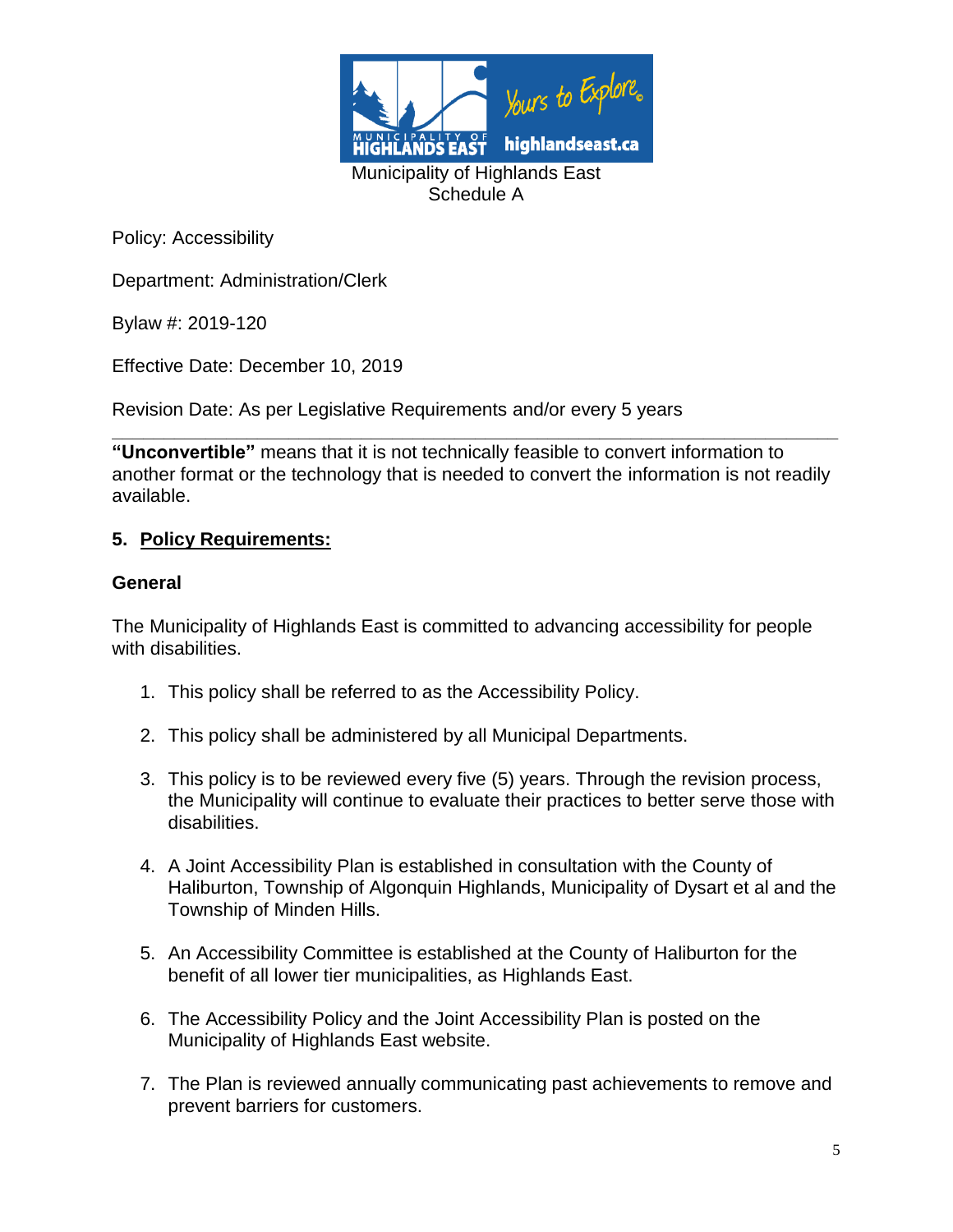

Department: Administration/Clerk

Bylaw #: 2019-120

Effective Date: December 10, 2019

Revision Date: As per Legislative Requirements and/or every 5 years

- **\_\_\_\_\_\_\_\_\_\_\_\_\_\_\_\_\_\_\_\_\_\_\_\_\_\_\_\_\_\_\_\_\_\_\_\_\_\_\_\_\_\_\_\_\_\_\_\_\_\_\_\_\_\_\_\_\_\_\_\_\_\_\_\_\_\_\_\_\_\_** 8. This policy does not replace or change what must be done under other laws relating to accessibility such as the Ontario Building Code Act and the Ontario Human Rights Code.
	- 9. If a provision of this policy, an accessibility standard, or any other regulation conflicts with a provision of any other Act or regulation, the provision that provides the highest level of accessibility for persons with disabilities with respect to goods, services, facilities, employement, accommodation, buildings, structures or premises shall prevail.

#### **6. Customer Service Standards:**

#### **Accessible Formats and Communication Supports**

The Municipality will provide communication supports to members of the public upon request, in a timely manner. The formats will be provided taking into account the person's disability needs. There will be no additional cost charged to the person to provide an acessible format. If municipal staff are unable to obtain the requested communication support they will work with the requester to determine a practicable and appropriate method for communciation. Final determination as to which accessible format or communication support used rests with the Municipality.

To meet individual communication needs, the information may be offered in a different medium but are not limited to: i.e

Large print.

Strategies to offer phone service rather than in person service.

Allowance of email rather than postal notices, or use of other technological advances.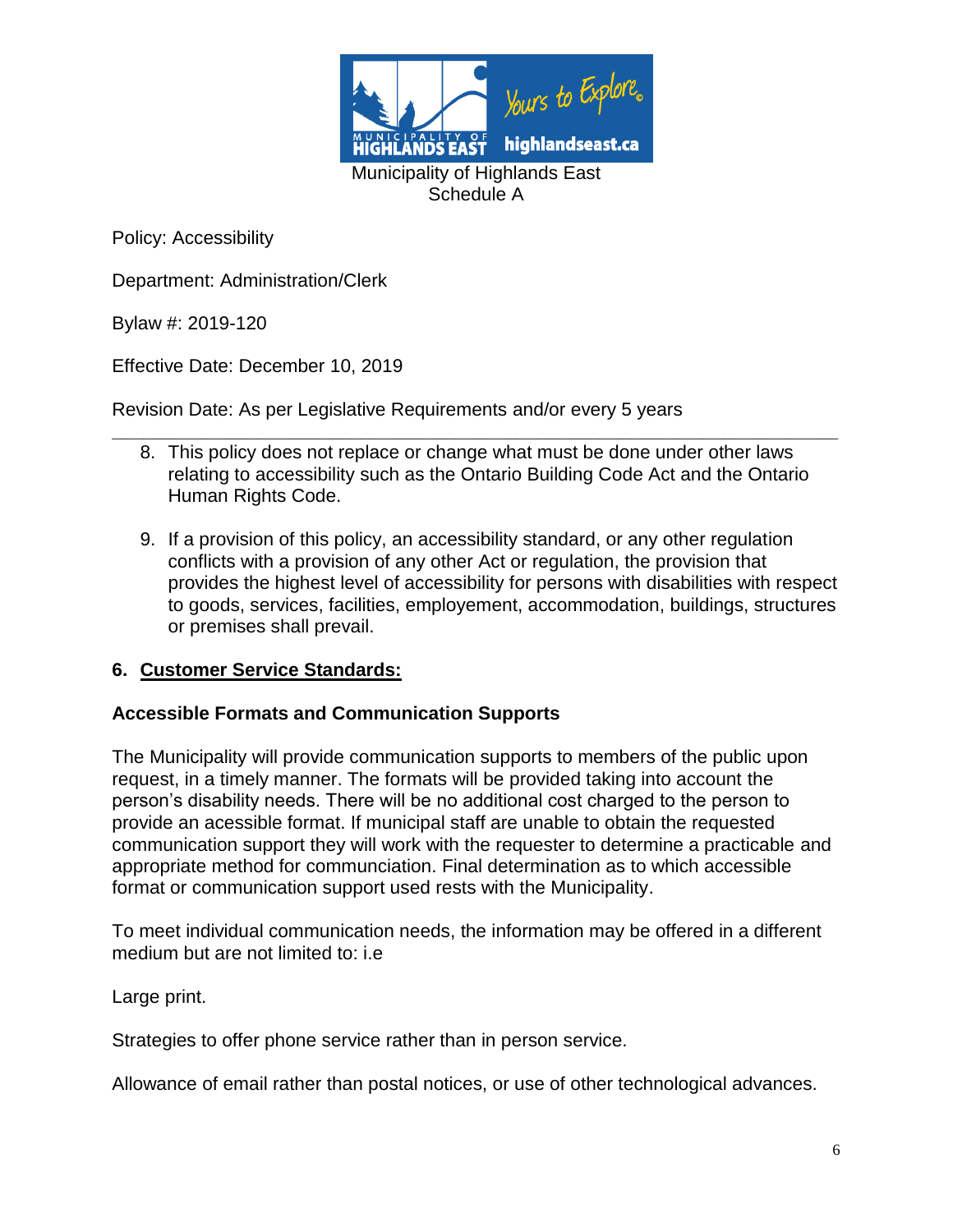

Department: Administration/Clerk

Bylaw #: 2019-120

Effective Date: December 10, 2019

Revision Date: As per Legislative Requirements and/or every 5 years

**\_\_\_\_\_\_\_\_\_\_\_\_\_\_\_\_\_\_\_\_\_\_\_\_\_\_\_\_\_\_\_\_\_\_\_\_\_\_\_\_\_\_\_\_\_\_\_\_\_\_\_\_\_\_\_\_\_\_\_\_\_\_\_\_\_\_\_\_\_\_** Plain language, simplified summaries of materials.

The Municipal website is a key channel of communication for the municipality.

#### **Assistive Devices**

Many people with disabilities use computers and the internet. Some people with disabilities use assistive devices such as screen readers ( devices that speak the contents of the screen), speech input systems (which allow you to talk into a microphone to control the computer and enter text) and a variety of other devices that operate with computers.

It is the responsibility of the person with a disability to ensure that they use their assistive device in a safe and controlled manner at all times.

#### **Service Animals**

The Municipality is committed to welcoming people with disabilities who are accompanied by a guide dog, or other service animal, in areas open to the public, unless the animal is excluded by another law.

If the guide dog or other service animal is excluded by law, the Municipality will ensure that alternate means are available to enable the person with a disability to obtain, use or benefit from the Municipality's goods, services and facilities.

A customer that is accompanied by a guide dog or other service animal shall be considerate of the health and safety of themselves and others.

If it is not readily apparent that the animal is a service animal, the Municipality may ask the customer for documentation from a regulated health professional confirming that the person requires the animal for reasons relating to his or her disability.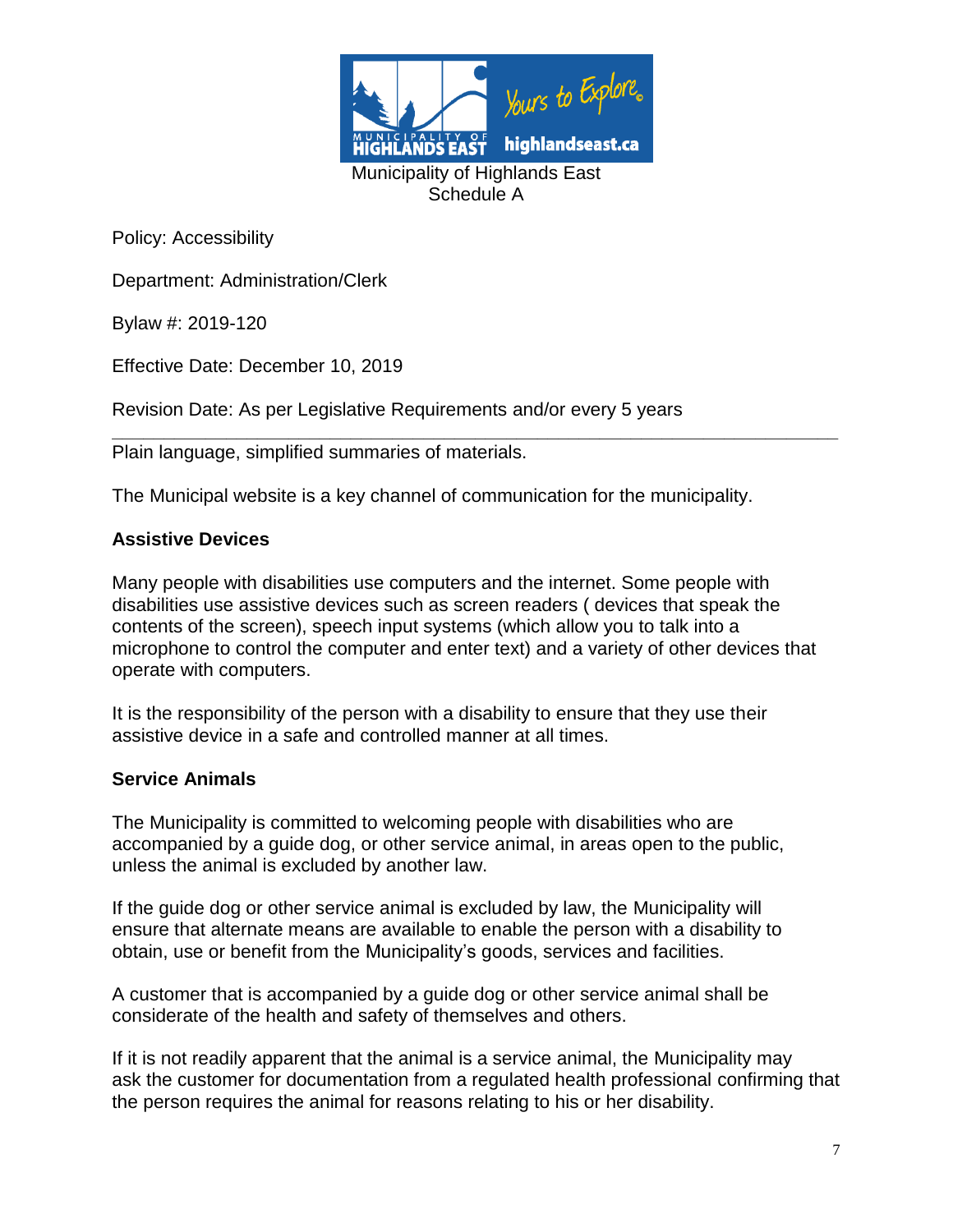

Department: Administration/Clerk

Bylaw #: 2019-120

Effective Date: December 10, 2019

Revision Date: As per Legislative Requirements and/or every 5 years

The care and control of the service animal is the responsibility of the owner.

**\_\_\_\_\_\_\_\_\_\_\_\_\_\_\_\_\_\_\_\_\_\_\_\_\_\_\_\_\_\_\_\_\_\_\_\_\_\_\_\_\_\_\_\_\_\_\_\_\_\_\_\_\_\_\_\_\_\_\_\_\_\_\_\_\_\_\_\_\_\_**

#### **Support Persons**

The Municipality is committed to welcoming people with disabilities who are accompanied by a support person.

Any person with a disability who is accompanied by a support person will be allowed to enter any premises owned or operated by the Municipality with his or her support person. At no time will a person with a disability who is accompanied by a support person be prevented from having access to his or her support person while on any premises owned or operated by the Municipality.

The Municipality may require a person with a disability to be accompanied by a support person while on a premises owned or operated by the Municipality, but only if, after consulting with the person with the disability and considering the available evidence determines that:

- (a) the support person is necessary to protect the health or safety of the person with a disability or the health and safety of others on the premises; and
- (b) there is no other reasonable way to protect the health and safety of the person with a disability and the health or safety of others on the premises.

Where admission fees are charged, the Municipality will provide notice ahead of time on what admission, if any, would be charged for a support person of a person with a disability.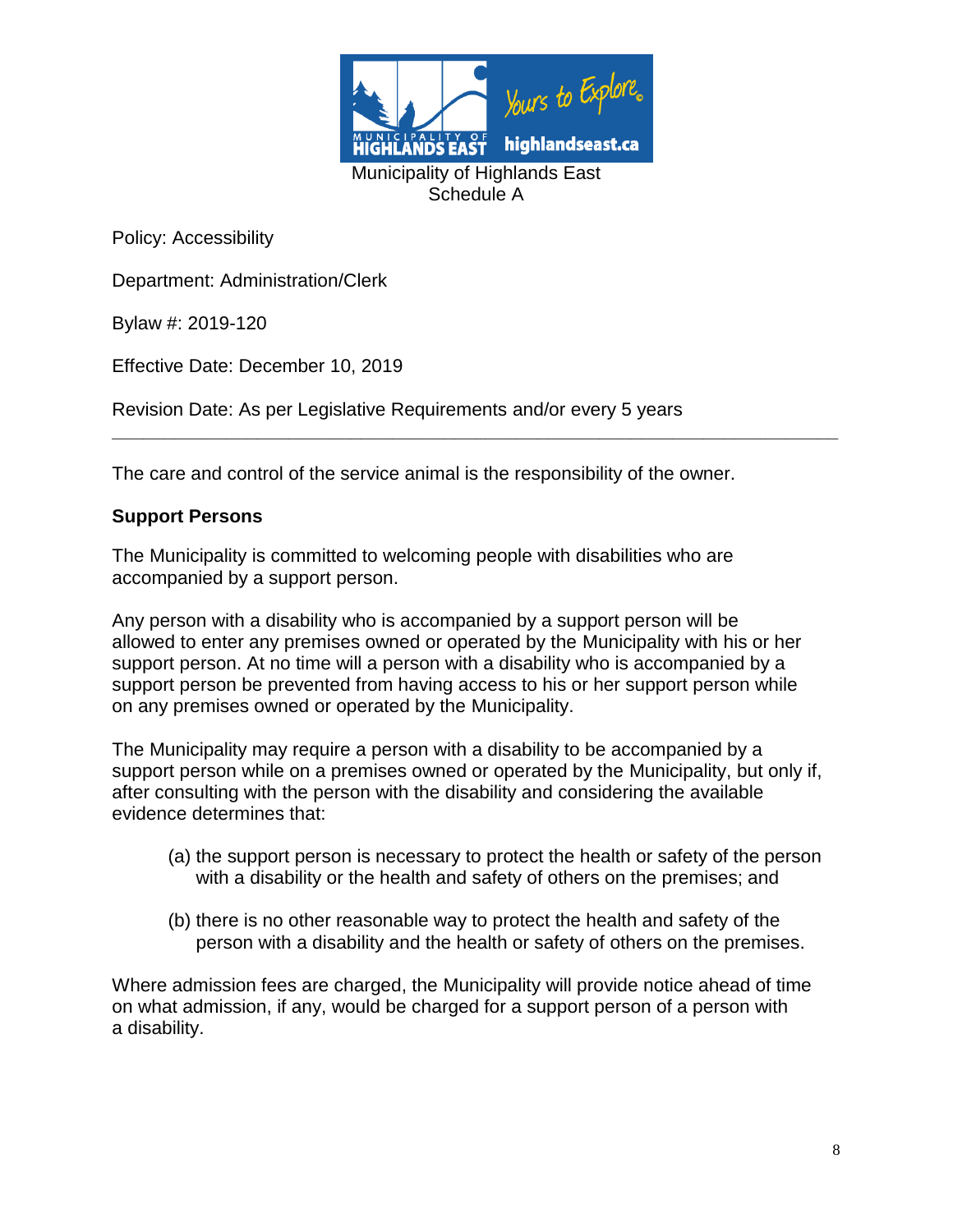

Department: Administration/Clerk

Bylaw #: 2019-120

Effective Date: December 10, 2019

Revision Date: As per Legislative Requirements and/or every 5 years

**\_\_\_\_\_\_\_\_\_\_\_\_\_\_\_\_\_\_\_\_\_\_\_\_\_\_\_\_\_\_\_\_\_\_\_\_\_\_\_\_\_\_\_\_\_\_\_\_\_\_\_\_\_\_\_\_\_\_\_\_\_\_\_\_\_\_\_\_\_\_** If the Municipality requires a person with a disability to be accompanied by a support person when on a premises owned or operated by the Municipality, the Municipality shall waive payment of the amount, if any, payable in respect to the support person.

## **Notice of Temporary Disruption of Services and Facilities**

The Municipality will make reasonable effort to provide customers with notice in the event of a planned or unexpected disruption in the facilities or services usually used by people with disabilities.

This notice will include information about the reason for the disruption, its anticipated duration, and a description of alternative facilities or services, if available. Additional information such as a contact person or time with which the notice will be updated may also be included where reasonable.

When a temporary disruption occurs to Municipal services or facilities, the Municipality will provide notice by posting the information in visible places, or on the Municipality's website, or by any other method that may be reasonable under the circumstances, as soon as reasonably possible.

#### **Customer Feedback Process**

The ultimate goal of the Municipality is to meet and surpass customer service expectations while serving people with disabilities. Comments on our services regarding how well those expectations are being met are welcome and appreciated.

Feedback regarding the way the Municipality provides goods and services to people with disabilities can be made in person, by telephone, regular mail, facsimile, email, or by completing and submitting a Customer Feedback Form (Appendix A) which is available through staff or via the Municipal's website. Alternative formats and communication supports will be provided or arranged on request.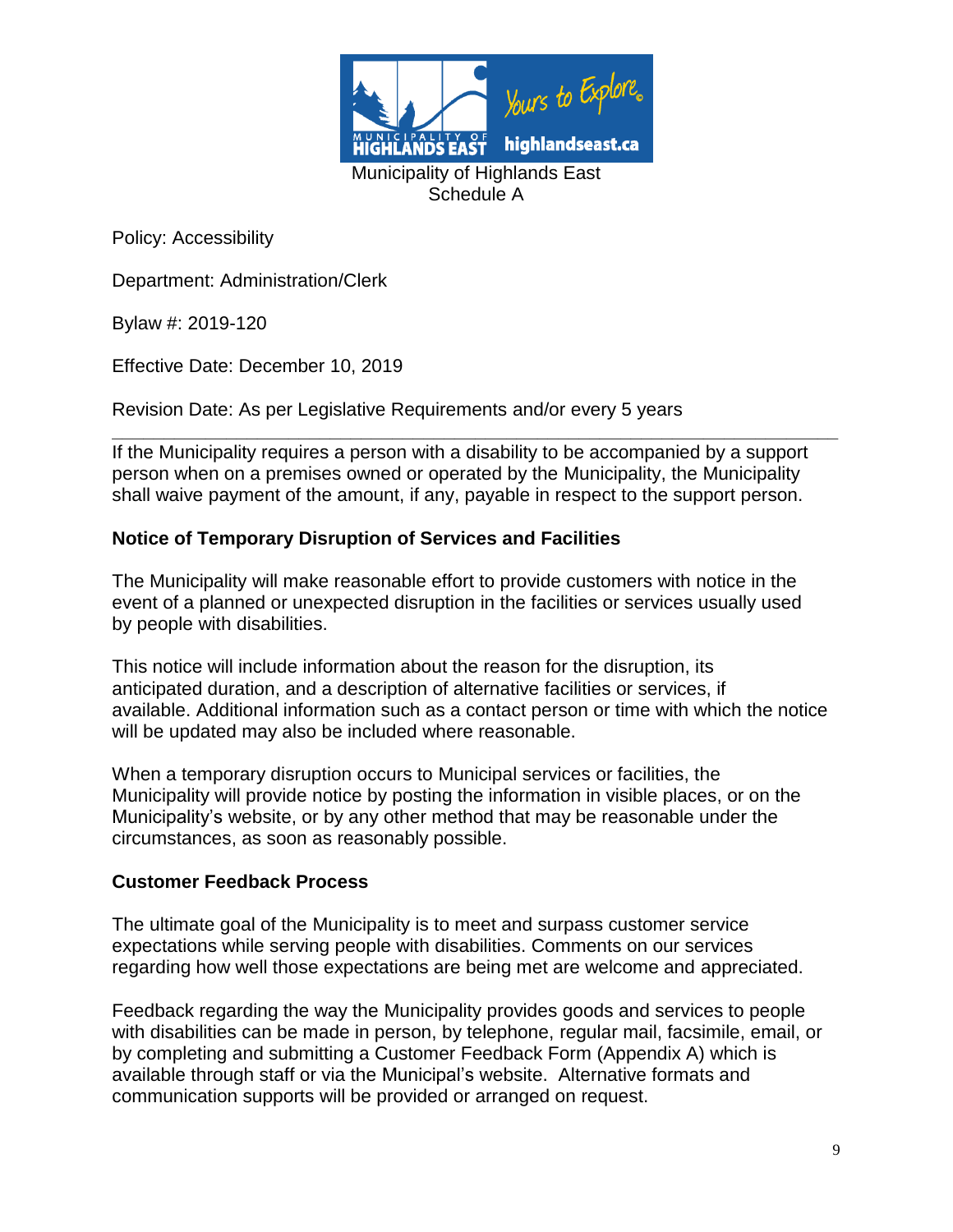

Department: Administration/Clerk

Bylaw #: 2019-120

Effective Date: December 10, 2019

Revision Date: As per Legislative Requirements and/or every 5 years

Customer Feedback Forms will be directed to the Chief Administrative Officer and the appropriate Department Head, from the appropriate department identified.

**\_\_\_\_\_\_\_\_\_\_\_\_\_\_\_\_\_\_\_\_\_\_\_\_\_\_\_\_\_\_\_\_\_\_\_\_\_\_\_\_\_\_\_\_\_\_\_\_\_\_\_\_\_\_\_\_\_\_\_\_\_\_\_\_\_\_\_\_\_\_**

The appropriate member of the Management team will contact the individual who submitted the Customer Feedback form to discuss the concern and attempt to resolve the concern.

Individuals that wish to submit feedback, or a complaint, and does not wish to, or is not able to, complete a Customer Feedback form may dictate their comments to a member of staff. The member of staff who receives the comments will complete the Customer Feedback Form and submit it to the appropriate members of staff.

Information about the feedback process will be readily available to the public and notice of the process will be posted on the Municipality's website and/or in other appropriate locations.

#### **7. Information and Communication Support Standards:**

#### **Communication**

When communicating with a person with a disability, Municipal employees, volunteers and third party contractors shall do so in a manner that takes into account the person's disability.

#### **Emergency Procedures, Plans and Information**

The Municipality shall provide all existing public emergency procedures, plans and public safety information, upon request in an accessible format or with appropriate communication supports as soon as practicable.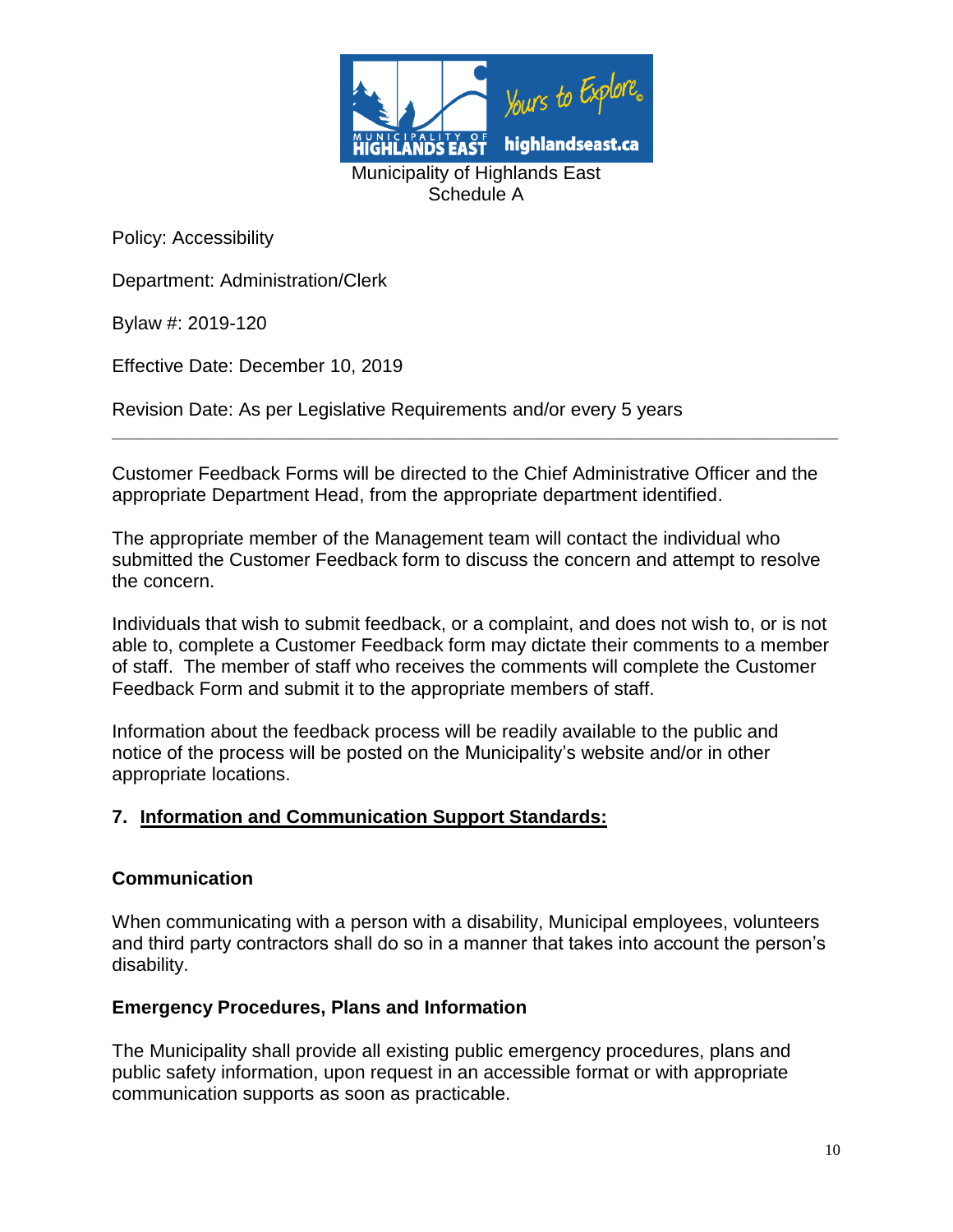

Department: Administration/Clerk

Bylaw #: 2019-120

Effective Date: December 10, 2019

Revision Date: As per Legislative Requirements and/or every 5 years

## **Accessible Website and Web Content**

The Municipality will ensure the official municipal website and web content conforms with the accessibility guidelines as outlined by the World Wide Web Consortium. Except where meeting this requirement is not practicable, this conformity applies to website, web content and web-based application that are controlled directly or through a contractual relationship that allows for the modification of the product ad to web content.

**\_\_\_\_\_\_\_\_\_\_\_\_\_\_\_\_\_\_\_\_\_\_\_\_\_\_\_\_\_\_\_\_\_\_\_\_\_\_\_\_\_\_\_\_\_\_\_\_\_\_\_\_\_\_\_\_\_\_\_\_\_\_\_\_\_\_\_\_\_\_**

#### **8. Employment Standards:**

The Corporation of the Municipality of Highlands East in consultation with the appropriate Department Head will provide equal opportunity of employment and ensure compliance is achieved as outlined within the Integrated Accessibility Standard Ontario Reg. 191/11 under the AODA.

#### **Recruitment, Assessment or Selection Process**

During the recruitment process, all interested applicants will be notified about the availability of accommodation for applicants with disabilities. A standard statement of commitment will be provided on all Municipal job postings. If a selected applicant requests an accommodation, the Municipality of Highlands East shall consult with the applicant and provide or arrange for the provision of a suitable accommodation in a manner that takes into account the applicant's accessibility needs.

When making offers of employment, the Municipality will notify the successful applicant of its policies for accommodating employees with disabilities.

## **Accessible Formats and Communication Supports for Employees**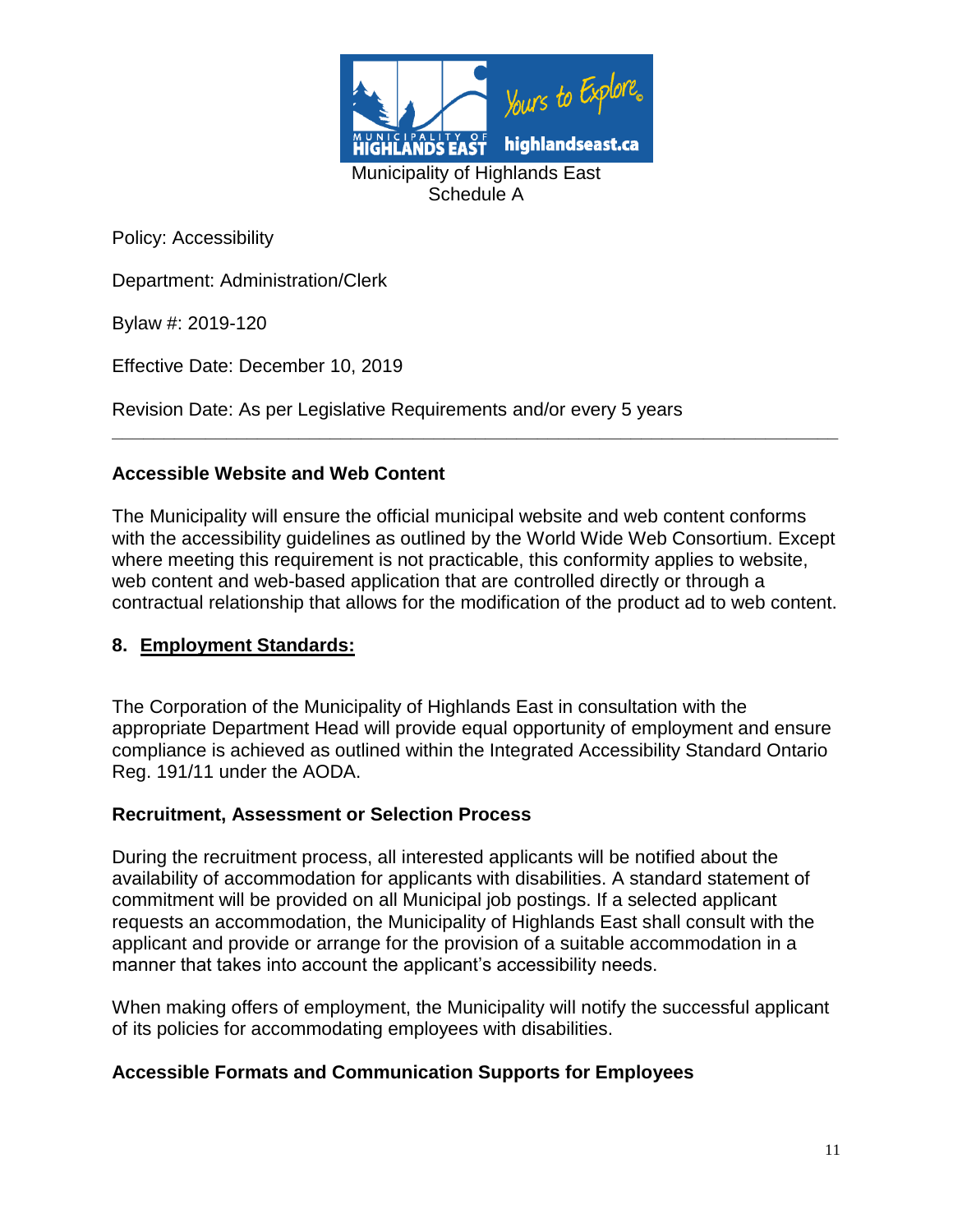

Department: Administration/Clerk

Bylaw #: 2019-120

Effective Date: December 10, 2019

Revision Date: As per Legislative Requirements and/or every 5 years

**\_\_\_\_\_\_\_\_\_\_\_\_\_\_\_\_\_\_\_\_\_\_\_\_\_\_\_\_\_\_\_\_\_\_\_\_\_\_\_\_\_\_\_\_\_\_\_\_\_\_\_\_\_\_\_\_\_\_\_\_\_\_\_\_\_\_\_\_\_\_** Upon request, the Municipality shall consult with the employee to provide or arrange for the provision of accessible formats and communication supports for:

- Information that is needed in order for the employee to perform the employee's job; and
- Information that is generally available to employees in the workplace.

The Department Head will consult with the employee making the request in determining the suitability of an accessible format or communication support.

## **Documented Individual Accommodation Plans**

A written process for the development and maintenance of documented individual accommodation plans shall be developed for employees with disabilities. If requested, these plans shall include information regarding accessible formats and communication supports. If requested, the plans shall include individualized workplace emergency response information as described below:

#### **Individualized Accommodation Plan**

An employee shall make a request for an individualized accommodation plan through the "Request for an Individual Accommodation Plan" attached as Appendix B and provide medical documentation outlining the disability and the need for accommodation to the Department Head or CAO

Upon receipt of a request for an Individual Accommodation Plan, the CAO shall review the request on an individual basis, and if appropriate, request an evaluation of the employee by an outside medical practitioner or expert, at the municipality's expense, to determine if and how accommodation can be achieved.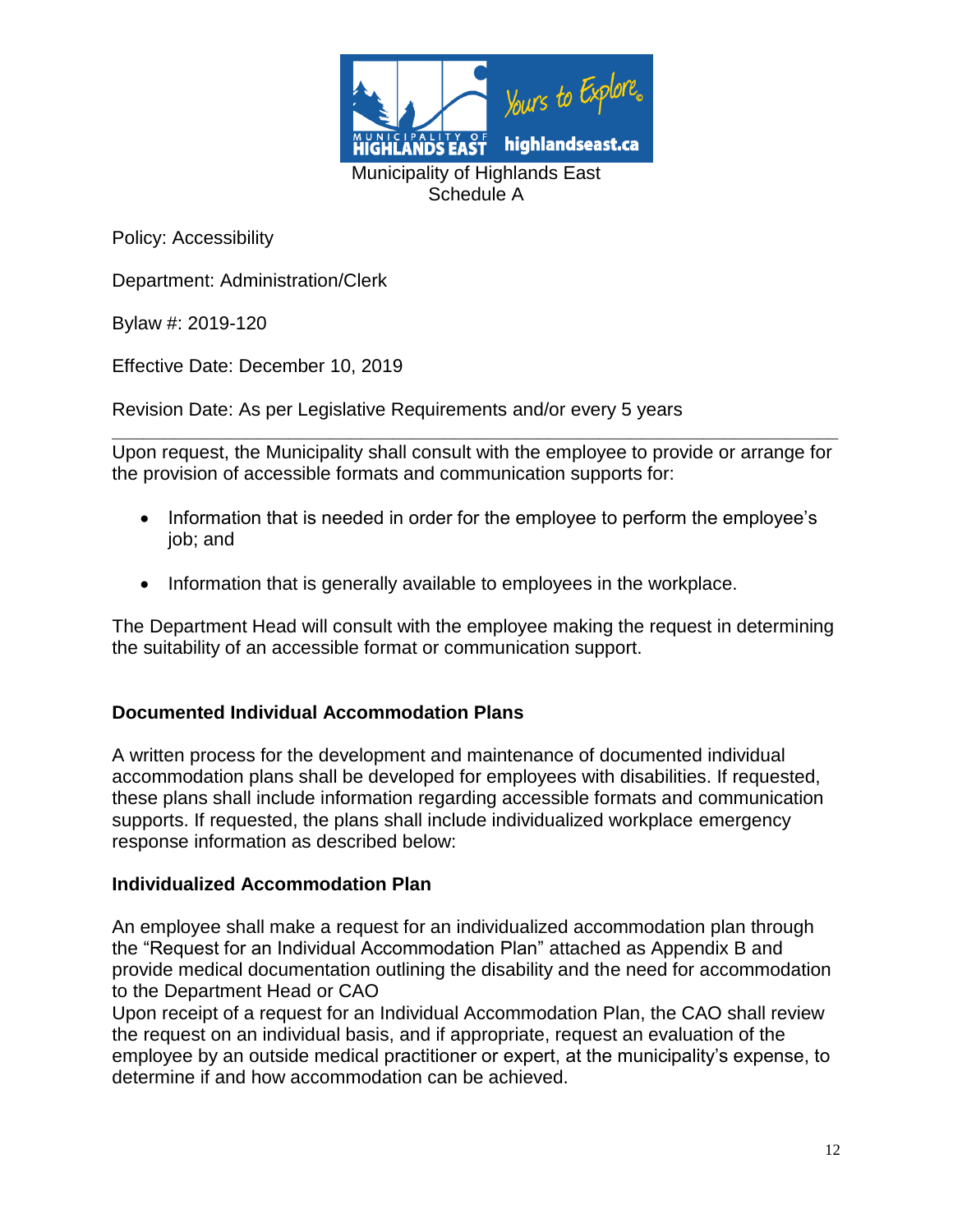

Department: Administration/Clerk

Bylaw #: 2019-120

Effective Date: December 10, 2019

Revision Date: As per Legislative Requirements and/or every 5 years

**\_\_\_\_\_\_\_\_\_\_\_\_\_\_\_\_\_\_\_\_\_\_\_\_\_\_\_\_\_\_\_\_\_\_\_\_\_\_\_\_\_\_\_\_\_\_\_\_\_\_\_\_\_\_\_\_\_\_\_\_\_\_\_\_\_\_\_\_\_\_** The CAO shall arrange to meet with the employee requesting the Individual Accommodation Plan and the employee's Department Head to discuss the request and to develop an "Individual Accommodation Plan (IAP)" attached as Appendix C. The employee, if desired, may request the attendance of a Union Representative where the employee is represented by a bargaining union.

The Municipality will provide the accommodation plan in a format that considers the accessibility needs of the employee and ensure that all information collected during the development of the plan remains confidential unless written consent from the employee is obtained

The Municipality will ensure that the IAP includes, if requested, any information regarding accessible formats and communication supports provided, and if required, the employees Personal Workplace Emergency Response Plan.

The original IAP shall be held in the employee's personnel file and the employee, Supervisor and any other parties deemed appropriate shall retain a copy.

The employee's Department Head will monitor and evaluate the IAP once implemented.

The IAP will be reviewed on an annual basis. The CAO, the employee, Department Head and, if requested by the employee, a union representative shall participate in the review.

If an employee is absent from work due to a disability and requires disability related accommodation in order to return to work, an IAP shall be developed, in conjunction with a modified work plan. In this case, the employee is not required to complete the "Request for an Individual Accommodation Plan" form.

#### **Personal Workplace Emergency Response Information**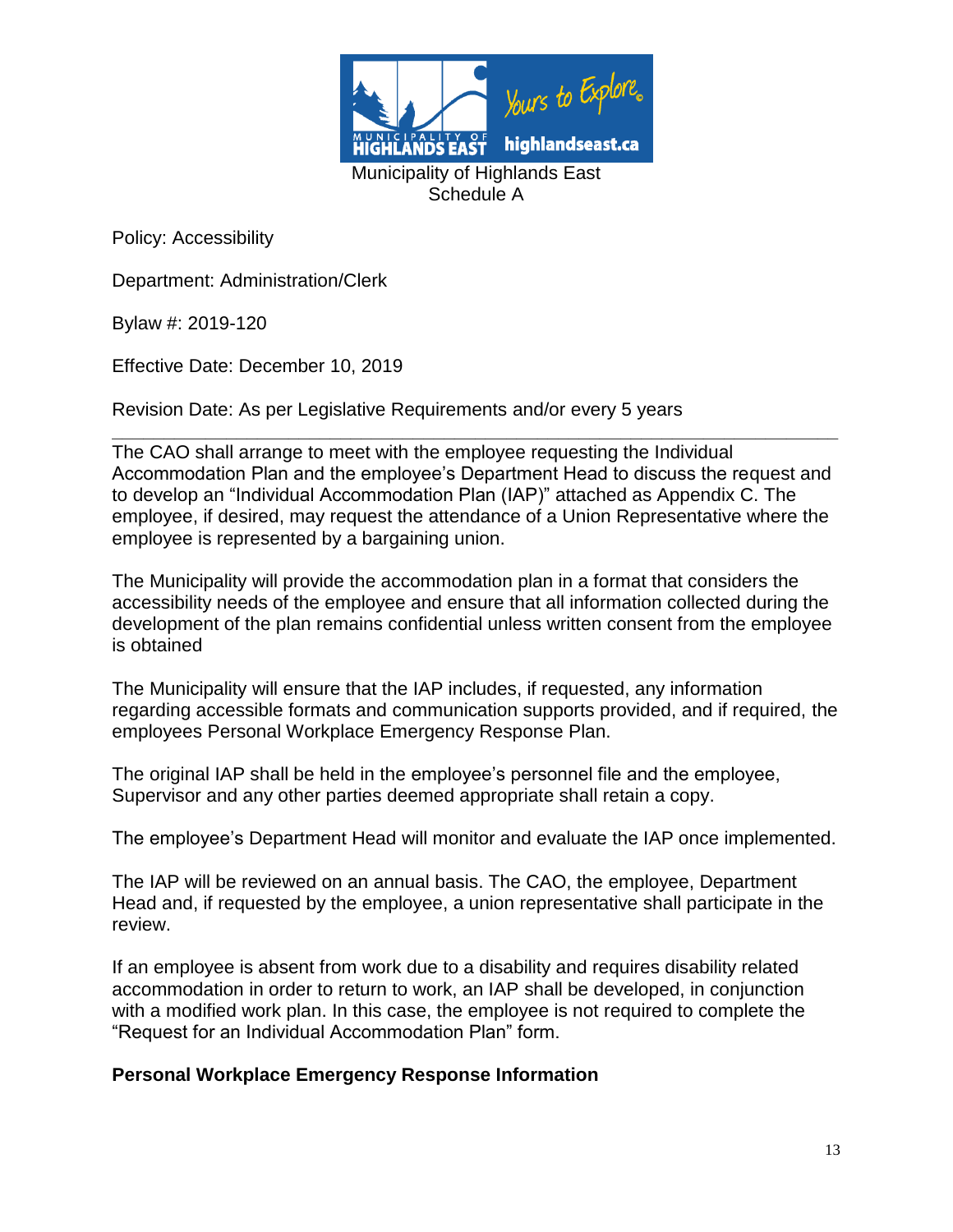

Department: Administration/Clerk

Bylaw #: 2019-120

Effective Date: December 10, 2019

Revision Date: As per Legislative Requirements and/or every 5 years

**\_\_\_\_\_\_\_\_\_\_\_\_\_\_\_\_\_\_\_\_\_\_\_\_\_\_\_\_\_\_\_\_\_\_\_\_\_\_\_\_\_\_\_\_\_\_\_\_\_\_\_\_\_\_\_\_\_\_\_\_\_\_\_\_\_\_\_\_\_\_** If the Municipality is aware of an employee's disability and it is such that individualized information is necessary, the employee's Department Head or the CAO and the employee requiring assistance in the event of a workplace emergency shall meet to complete the "Personal Workplace Emergency Response Plan (PWERP)" attached as Appendix D.

The original PWERP shall be held in the employee's personnel file and the employee and Department Head shall retain a copy.

If the employee requires and consents to assistance from co-workers, a copy of the employee's PWERP will be provided to the co-workers who are a part of the employee's Emergency Assistance Network.

The employee's Department Head and/or the CAO and the employee shall review the PWERP when:

- a) the employee moves to a different location in the municipality;
- b) the employee's Individualized Accommodation Plan should one exist, is reviewed;
- c) the Municipality reviews its general emergency response policies.

#### **Return to Work Process**

The Municipality shall have in place a documented return to work process for employees returning to work due to disability and requiring disability related accommodations. This return to work process shall outline the steps that the Municipality may make to facilitate their return to work. The Municipality will continue to maintain its commitment to make every reasonable effort to provide temporary modified or suitable alternative duties to a worker who has been absent from work due to a disability. See Appendix E Health and Safety Standards and Procedures.

#### **Performance Management**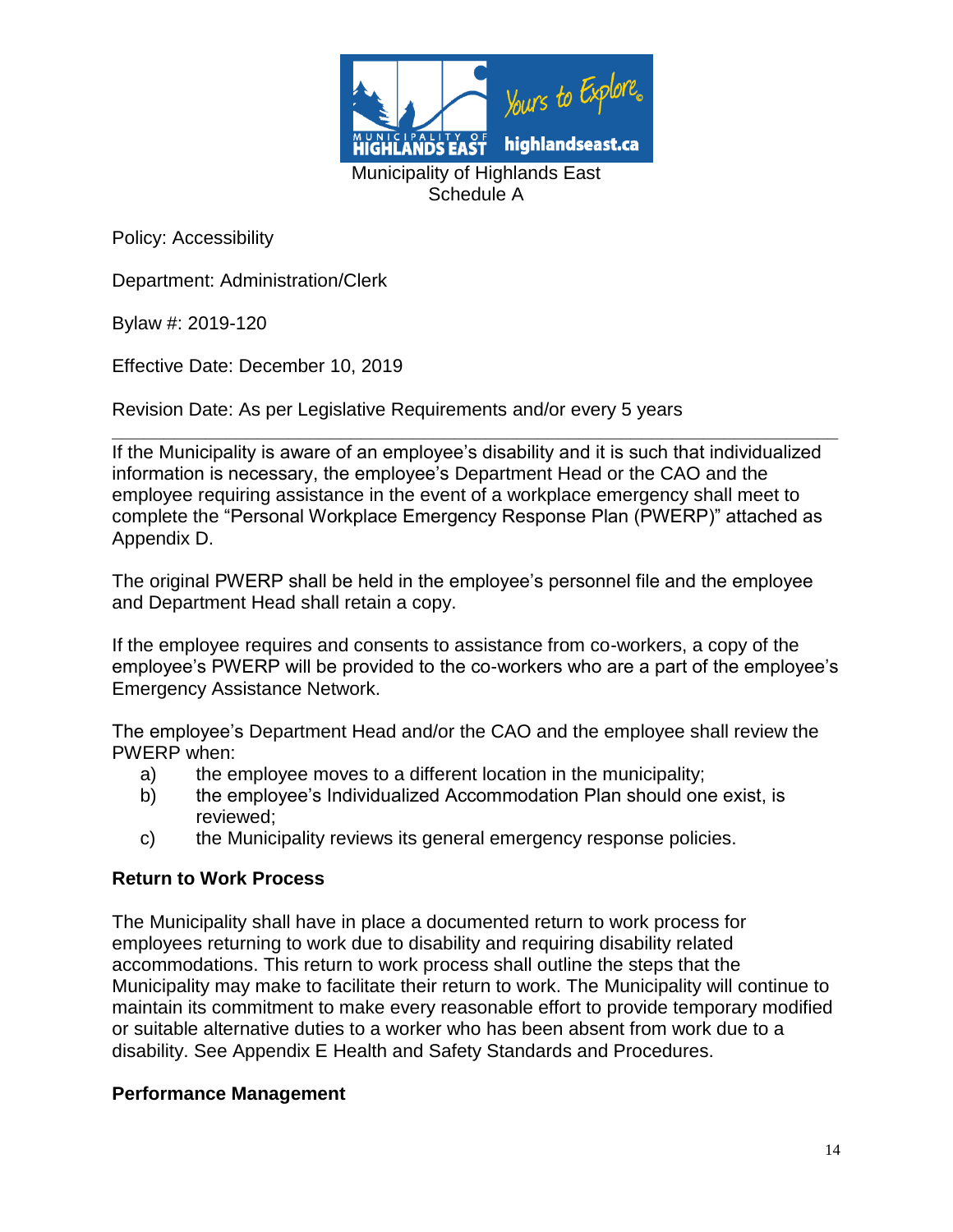

Department: Administration/Clerk

Bylaw #: 2019-120

Effective Date: December 10, 2019

Revision Date: As per Legislative Requirements and/or every 5 years

The Municipality of Highlands East will take into account the accessibility needs of the employees with disabilities and the Documented Individual Accommodation Plan during all performance management processes.

**\_\_\_\_\_\_\_\_\_\_\_\_\_\_\_\_\_\_\_\_\_\_\_\_\_\_\_\_\_\_\_\_\_\_\_\_\_\_\_\_\_\_\_\_\_\_\_\_\_\_\_\_\_\_\_\_\_\_\_\_\_\_\_\_\_\_\_\_\_\_**

## **Career Development and Advancement**

The Municipality of Highlands East will take into account the accessibility needs of employees as well as the Documented Individual Accommodation Plan when providing career development and advancement.

#### **9. Transportation Standard:**

The Municipality does not have a public transit system, nor does the Municipality have or license services such as taxis within the Municipality, therefore the Municipality of Highlands East is not regulated by this standard. If either of these are implemented, the Municipality will review policies for the Transportation Standard.

#### **10.Procurement of Goods, Services, and Facilities:**

As per the Purchasing and Procurement Policy, the Municipality encourages the procurement of goods and services with due regard to the product being accessible to people with disabilities or be capable of being made accessible through the use of technology.

If the Municipality determines that it is not practicable to incorporate accessibility criteria and features when procuring or acquiring goods, services or facility, an explanation will be provided.

## **11.Training:**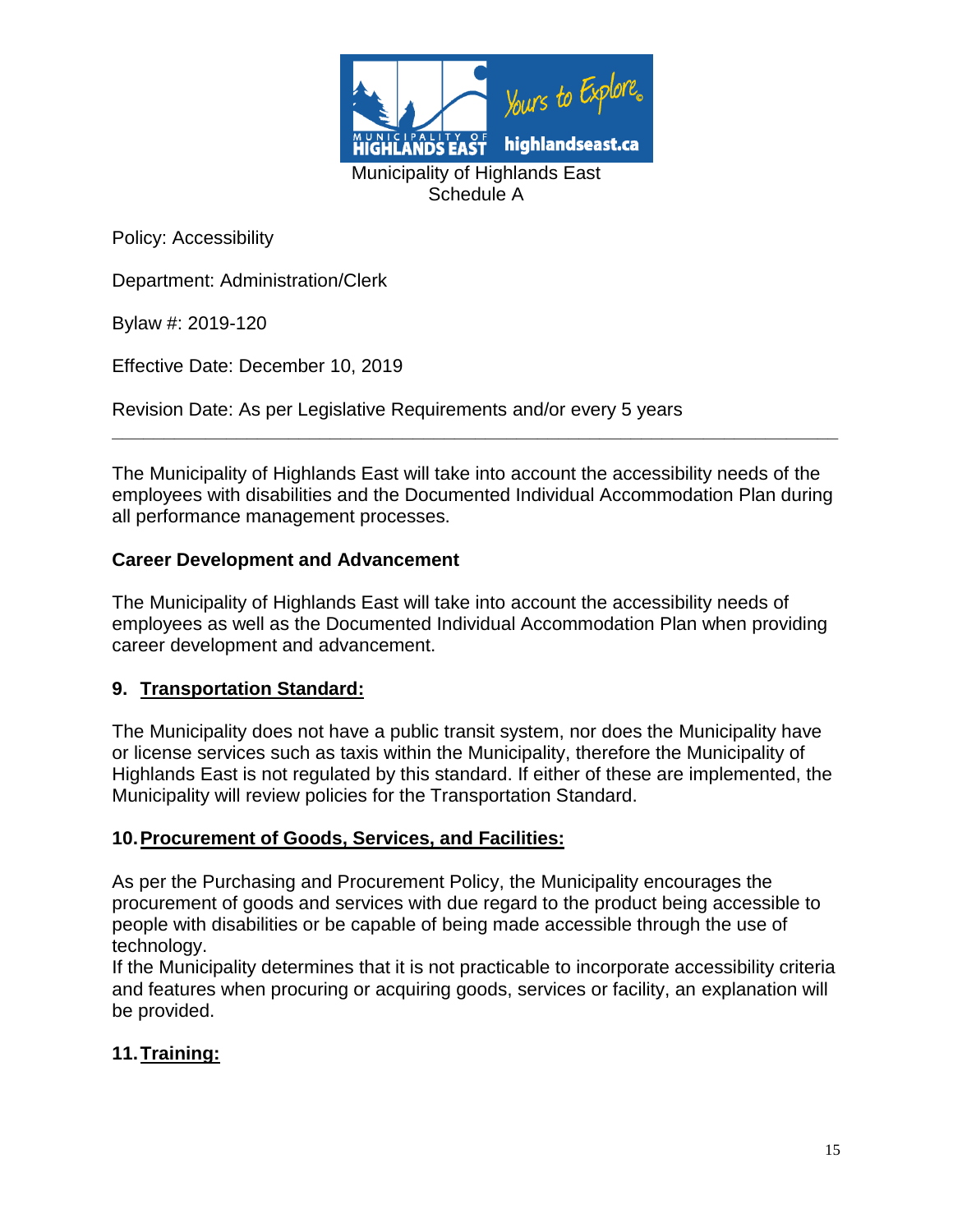

Department: Administration/Clerk

Bylaw #: 2019-120

Effective Date: December 10, 2019

Revision Date: As per Legislative Requirements and/or every 5 years

**\_\_\_\_\_\_\_\_\_\_\_\_\_\_\_\_\_\_\_\_\_\_\_\_\_\_\_\_\_\_\_\_\_\_\_\_\_\_\_\_\_\_\_\_\_\_\_\_\_\_\_\_\_\_\_\_\_\_\_\_\_\_\_\_\_\_\_\_\_\_** Training will be given to everyone in the organization (including volunteers) who deal with members of the public, and develop policies, procedures, and practices for the provision of goods and services to the public or other third parties. Third parties are required to also be trained in accessible customer service.

Training will be provided to each person as soon as practicable after they are assigned the applicable duties. Training will be provided on an ongoing basis in connection with changes to the policies, practices, and procedures governing the provision of goods or services to persons with disabilities.

Records of employee training will be kept in the employees personnel file. The record will include the date the training was provided.

Due to the continually evolving changes in accessibility, the training will be reviewed to ensure compliance with the latest accessible methods.

## **12.References:**

Accessibility for Ontarians with Disabilities Act, 2005 S.O 2005 c.11 <https://www.ontario.ca/laws/regulation/r11191>

Accessibility Standards for Customer Service Regulation Ont. Reg. 429/07 <https://www.ontario.ca/laws/regulation/r07429>

Integrated Accessibility Standards Regulation Ont. Reg. 191/11 <https://www.ontario.ca/laws/regulation/r11191>

AccessON – Making Ontario Accessible <https://www.ontario.ca/page/accessibility-laws>

Ontario Human Rights Code <http://www.ohrc.on.ca/en/ontario-human-rights-code>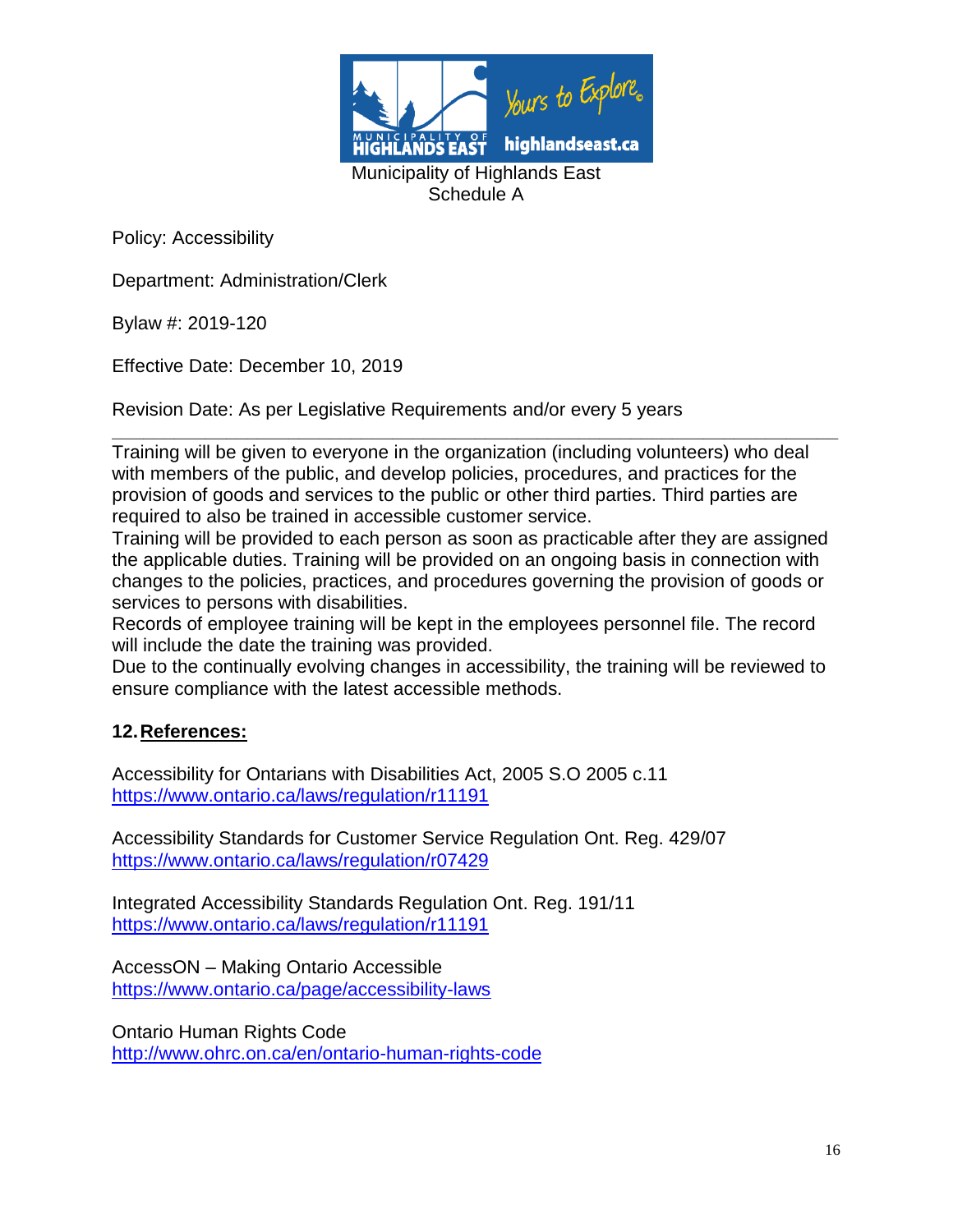

**\_\_\_\_\_\_\_\_\_\_\_\_\_\_\_\_\_\_\_\_\_\_\_\_\_\_\_\_\_\_\_\_\_\_\_\_\_\_\_\_\_\_\_\_\_\_\_\_\_\_\_\_\_\_\_\_\_\_\_\_\_\_\_\_\_\_\_\_\_\_**

Policy: Accessibility

Department: Administration/Clerk

Bylaw #: 2019-120

Effective Date: December 10, 2019

Revision Date: As per Legislative Requirements and/or every 5 years

# **13.Proposed Date of Review:**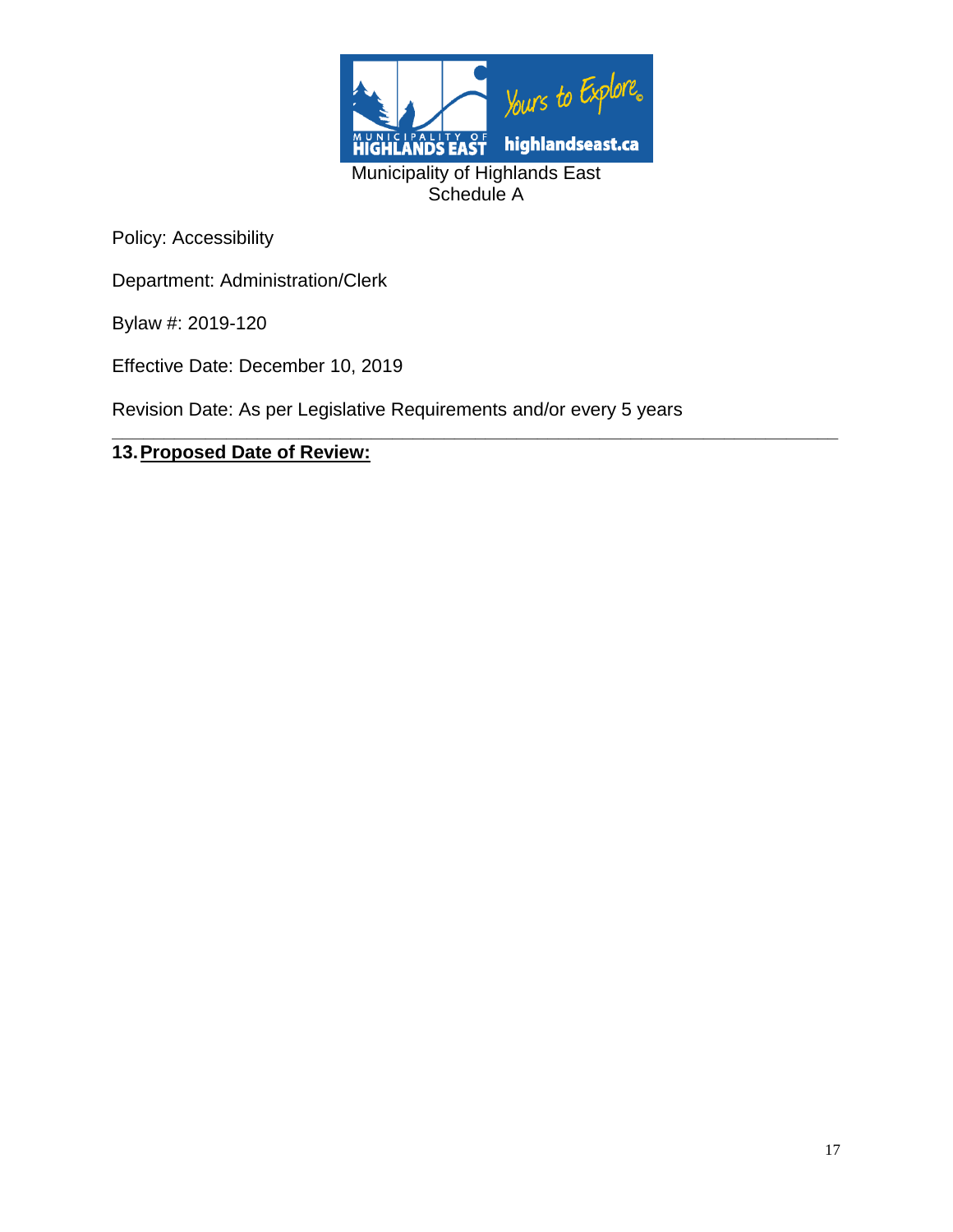

Department: Administration/Clerk

Bylaw #: 2019-120

Effective Date: December 10, 2019

Revision Date: As per Legislative Requirements and/or every 5 years

#### **\_\_\_\_\_\_\_\_\_\_\_\_\_\_\_\_\_\_\_\_\_\_\_\_\_\_\_\_\_\_\_\_\_\_\_\_\_\_\_\_\_\_\_\_\_\_\_\_\_\_\_\_\_\_\_\_\_\_\_\_\_\_\_\_\_\_\_\_\_\_ Appendix A Customer Service Feedback Form – Accessibility**

Your feedback is important to help us serve you better the Municipality of Highlands East. We would like to hear your comments, questions and suggestions about the provision of our goods or services to people with disabilities.

1. Were you satisfied with the recent customer service you received from the Municipality?

Very Satisfied Somewhat Satisfied Not Satisfied

\_\_\_\_\_\_\_\_\_\_\_\_\_\_\_\_\_\_\_\_\_\_\_\_\_\_\_\_\_\_\_\_\_\_\_\_\_\_\_\_\_\_\_\_\_\_\_\_\_\_\_\_\_\_\_\_\_\_\_\_\_\_\_\_\_\_\_\_\_\_ \_\_\_\_\_\_\_\_\_\_\_\_\_\_\_\_\_\_\_\_\_\_\_\_\_\_\_\_\_\_\_\_\_\_\_\_\_\_\_\_\_\_\_\_\_\_\_\_\_\_\_\_\_\_\_\_\_\_\_\_\_\_\_\_\_\_\_\_\_\_

\_\_\_\_\_\_\_\_\_\_\_\_\_\_\_\_\_\_\_\_\_\_\_\_\_\_\_\_\_\_\_\_\_\_\_\_\_\_\_\_\_\_\_\_\_\_\_\_\_\_\_\_\_\_\_\_\_\_\_\_\_\_\_\_\_\_\_\_\_\_ \_\_\_\_\_\_\_\_\_\_\_\_\_\_\_\_\_\_\_\_\_\_\_\_\_\_\_\_\_\_\_\_\_\_\_\_\_\_\_\_\_\_\_\_\_\_\_\_\_\_\_\_\_\_\_\_\_\_\_\_\_\_\_\_\_\_\_\_\_\_

\_\_\_\_\_\_\_\_\_\_\_\_\_\_\_\_\_\_\_\_\_\_\_\_\_\_\_\_\_\_\_\_\_\_\_\_\_\_\_\_\_\_\_\_\_\_\_\_\_\_\_\_\_\_\_\_\_\_\_\_\_\_\_\_\_\_\_\_\_\_ \_\_\_\_\_\_\_\_\_\_\_\_\_\_\_\_\_\_\_\_\_\_\_\_\_\_\_\_\_\_\_\_\_\_\_\_\_\_\_\_\_\_\_\_\_\_\_\_\_\_\_\_\_\_\_\_\_\_\_\_\_\_\_\_\_\_\_\_\_\_

Comments:\_\_\_\_\_\_\_\_\_\_\_\_\_\_\_\_\_\_\_\_\_\_\_\_\_\_\_\_\_\_\_\_\_\_\_\_\_\_\_\_\_\_\_\_\_\_\_\_\_\_\_\_\_\_\_\_\_\_\_\_

2. Was our customer service provided to you in an accessible manner?

Yes Somewhat No

\_\_\_\_\_\_\_\_\_\_\_\_\_\_\_\_\_\_\_\_\_\_\_\_\_\_\_\_\_\_\_\_\_\_\_\_\_\_\_\_\_\_\_\_\_\_\_\_\_\_\_\_\_\_\_\_\_\_\_\_\_\_\_\_\_\_\_\_\_\_

Comments:

3. In what ways could we serve you better?

Comments:\_\_\_\_\_\_\_\_\_\_\_\_\_\_\_\_\_\_\_\_\_\_\_\_\_\_\_\_\_\_\_\_\_\_\_\_\_\_\_\_\_\_\_\_\_\_\_\_\_\_\_\_\_\_\_\_\_\_\_\_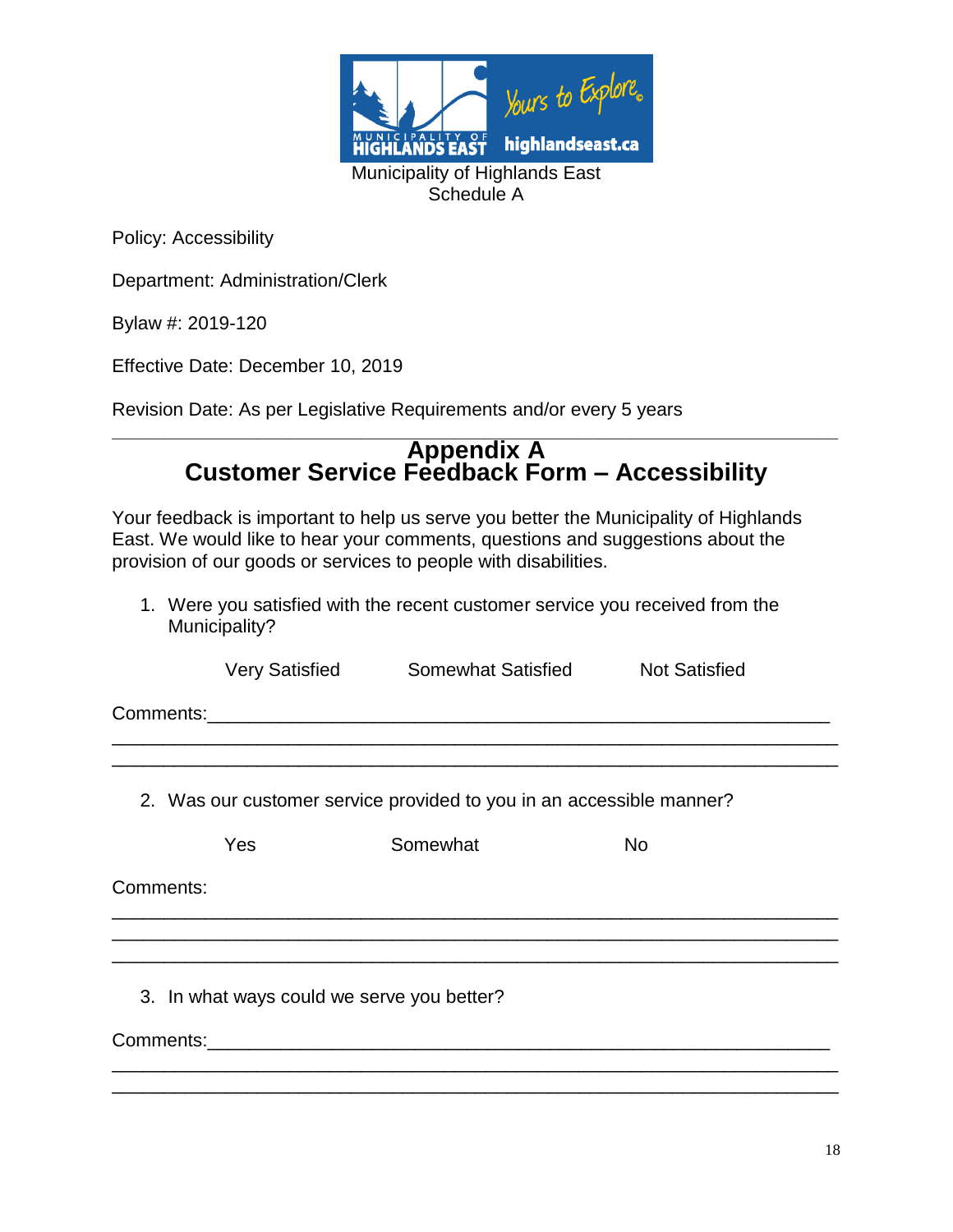

Department: Administration/Clerk

Bylaw #: 2019-120

Effective Date: December 10, 2019

Revision Date: As per Legislative Requirements and/or every 5 years

## **Contact and Personal Information**

Would you like a Municipal representative to follow up with you regarding your feedback?

**\_\_\_\_\_\_\_\_\_\_\_\_\_\_\_\_\_\_\_\_\_\_\_\_\_\_\_\_\_\_\_\_\_\_\_\_\_\_\_\_\_\_\_\_\_\_\_\_\_\_\_\_\_\_\_\_\_\_\_\_\_\_\_\_\_\_\_\_\_\_**

| <b>Yes</b>                                       | <b>No</b>                                                                                                      |
|--------------------------------------------------|----------------------------------------------------------------------------------------------------------------|
| If yes please fill out your contact information. |                                                                                                                |
|                                                  | First Name: 1988 Manual Manual Manual Manual Manual Manual Manual Manual Manual Manual Manual Manual Manual Ma |
|                                                  |                                                                                                                |
|                                                  |                                                                                                                |
|                                                  |                                                                                                                |
|                                                  |                                                                                                                |
|                                                  |                                                                                                                |
|                                                  |                                                                                                                |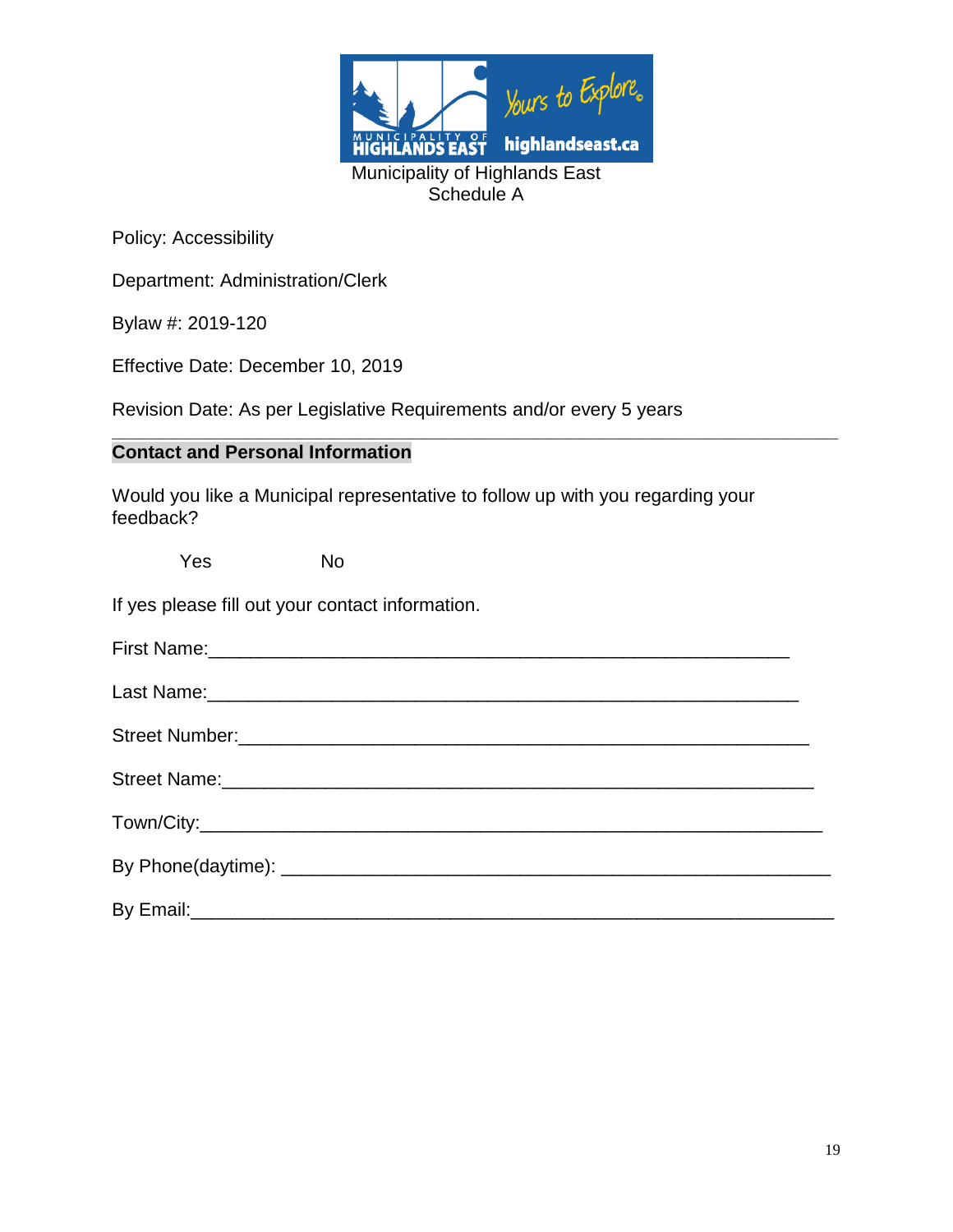

Department: Administration/Clerk

Bylaw #: 2019-120

Effective Date: December 10, 2019

Revision Date: As per Legislative Requirements and/or every 5 years

# **\_\_\_\_\_\_\_\_\_\_\_\_\_\_\_\_\_\_\_\_\_\_\_\_\_\_\_\_\_\_\_\_\_\_\_\_\_\_\_\_\_\_\_\_\_\_\_\_\_\_\_\_\_\_\_\_\_\_\_\_\_\_\_\_\_\_\_\_\_\_ Appendix B Request for an Individual Accommodation Plan**

#### **Section 1 – Employee Information**

| Employee Name: __________________ | <b>Phone Number:</b> The Contract of the Contract of the Contract of the Contract of the Contract of the Contract of the Contract of the Contract of the Contract of the Contract of the Contract of the Contract of the Contract o |
|-----------------------------------|-------------------------------------------------------------------------------------------------------------------------------------------------------------------------------------------------------------------------------------|
| Department: ___                   | Workplace Location:                                                                                                                                                                                                                 |
| Current:                          |                                                                                                                                                                                                                                     |
| Position:                         |                                                                                                                                                                                                                                     |
| Responsibilities:                 |                                                                                                                                                                                                                                     |
|                                   |                                                                                                                                                                                                                                     |

#### **Section 2 – Accommodation Information Type of Disability**:

 $\triangle$  Permanent  $\triangle$  Temporary

If temporary, please indicate the duration of the accommodation required:

Please provide the details of the individual accommodation required or requested:

\_\_\_\_\_\_\_\_\_\_\_\_\_\_\_\_\_\_\_\_\_\_\_\_\_\_\_\_\_\_\_\_\_\_\_\_\_\_\_\_\_\_\_\_\_\_\_\_\_\_\_\_\_\_\_\_\_\_\_\_\_\_\_\_\_\_\_\_\_

\_\_\_\_\_\_\_\_\_\_\_\_\_\_\_\_\_\_\_\_\_\_\_\_\_\_\_\_\_\_\_\_\_\_\_\_\_\_\_\_\_\_\_\_\_\_\_\_\_\_\_\_\_\_\_\_\_\_\_\_\_\_\_\_\_\_\_\_\_\_ \_\_\_\_\_\_\_\_\_\_\_\_\_\_\_\_\_\_\_\_\_\_\_\_\_\_\_\_\_\_\_\_\_\_\_\_\_\_\_\_\_\_\_\_\_\_\_\_\_\_\_\_\_\_\_\_\_\_\_\_\_\_\_\_\_\_\_\_\_\_ \_\_\_\_\_\_\_\_\_\_\_\_\_\_\_\_\_\_\_\_\_\_\_\_\_\_\_\_\_\_\_\_\_\_\_\_\_\_\_\_\_\_\_\_\_\_\_\_\_\_\_\_\_\_\_\_\_\_\_\_\_\_\_\_\_\_\_\_\_\_

\_\_\_\_\_\_\_\_\_\_\_\_\_\_\_\_\_\_\_\_\_\_\_\_\_\_\_\_\_\_\_\_\_\_\_\_\_\_\_\_\_\_\_\_\_\_\_\_\_\_\_\_\_\_\_\_\_\_\_\_\_\_\_\_\_\_\_\_\_\_ \_\_\_\_\_\_\_\_\_\_\_\_\_\_\_\_\_\_\_\_\_\_\_\_\_\_\_\_\_\_\_\_\_\_\_\_\_\_\_\_\_\_\_\_\_\_\_\_\_\_\_\_\_\_\_\_\_\_\_\_\_\_\_\_\_\_\_\_\_\_ \_\_\_\_\_\_\_\_\_\_\_\_\_\_\_\_\_\_\_\_\_\_\_\_\_\_\_\_\_\_\_\_\_\_\_\_\_\_\_\_\_\_\_\_\_\_\_\_\_\_\_\_\_\_\_\_\_\_\_\_\_\_\_\_\_\_\_\_\_\_

Do you have any suggestions about what reasonable options we can explore? ◆ Yes ◆ No Please Explain:

Will you require accommodation at your workstation (if applicable)?  $\rightarrow$  Yes  $\rightarrow$  No  $\rightarrow$ Unsure If you answered yes, what changes do you require?

\_\_\_\_\_\_\_\_\_\_\_\_\_\_\_\_\_\_\_\_\_\_\_\_\_\_\_\_\_\_\_\_\_\_\_\_\_\_\_\_\_\_\_\_\_\_\_\_\_\_\_\_\_\_\_\_\_\_\_\_\_\_\_\_\_\_\_\_\_ \_\_\_\_\_\_\_\_\_\_\_\_\_\_\_\_\_\_\_\_\_\_\_\_\_\_\_\_\_\_\_\_\_\_\_\_\_\_\_\_\_\_\_\_\_\_\_\_\_\_\_\_\_\_\_\_\_\_\_\_\_\_\_\_\_\_\_\_\_\_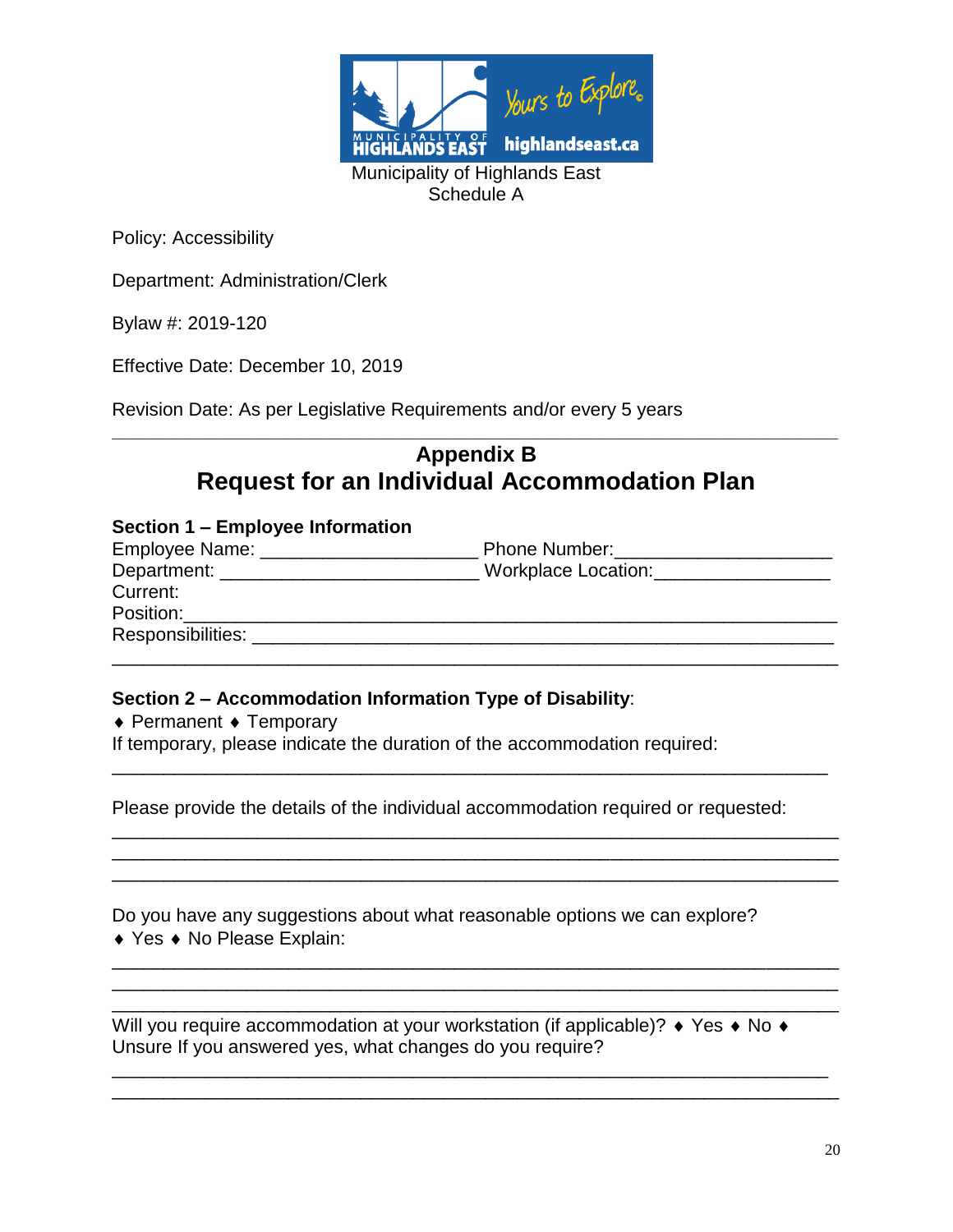

Department: Administration/Clerk

Bylaw #: 2019-120

Effective Date: December 10, 2019

Revision Date: As per Legislative Requirements and/or every 5 years

## **Section 3 – Sign Off By**

submitting this form to my Department Head, I am formally requesting an Individual Accommodation Plan. \_\_\_\_\_\_\_\_\_\_\_\_\_\_\_\_\_\_\_\_\_\_\_\_\_\_\_\_\_\_\_\_\_\_\_\_\_\_\_\_\_\_\_\_\_\_\_\_\_\_\_\_

\_\_\_\_\_\_\_\_\_\_\_\_\_\_\_\_\_\_\_\_\_\_\_\_\_\_\_\_\_\_\_\_\_\_\_\_\_\_\_\_\_\_\_\_\_\_\_\_\_\_\_\_\_\_\_\_\_\_\_\_\_\_\_\_\_\_\_\_\_\_ Employee's Signature Date Supporting Medical Documentation Attached: ♦ Yes ♦ No

**\_\_\_\_\_\_\_\_\_\_\_\_\_\_\_\_\_\_\_\_\_\_\_\_\_\_\_\_\_\_\_\_\_\_\_\_\_\_\_\_\_\_\_\_\_\_\_\_\_\_\_\_\_\_\_\_\_\_\_\_\_\_\_\_\_\_\_\_\_\_**

\_\_\_\_\_\_\_\_\_\_\_\_\_\_\_\_\_\_\_\_\_\_\_\_\_\_\_\_\_\_\_\_\_\_\_\_\_\_\_\_\_\_\_\_\_\_\_\_\_\_\_\_\_\_\_\_\_\_\_\_\_\_\_\_\_\_\_\_\_\_

If no, when will the supporting medical documentation be submitted: Note: All personal information collected on this form will be used for the development of an employee's individual accommodation plan only and will remain confidential as per the Municipal Freedom of Information and Protection to Privacy Act, R.S.O. c. F.31, s.

39 (2)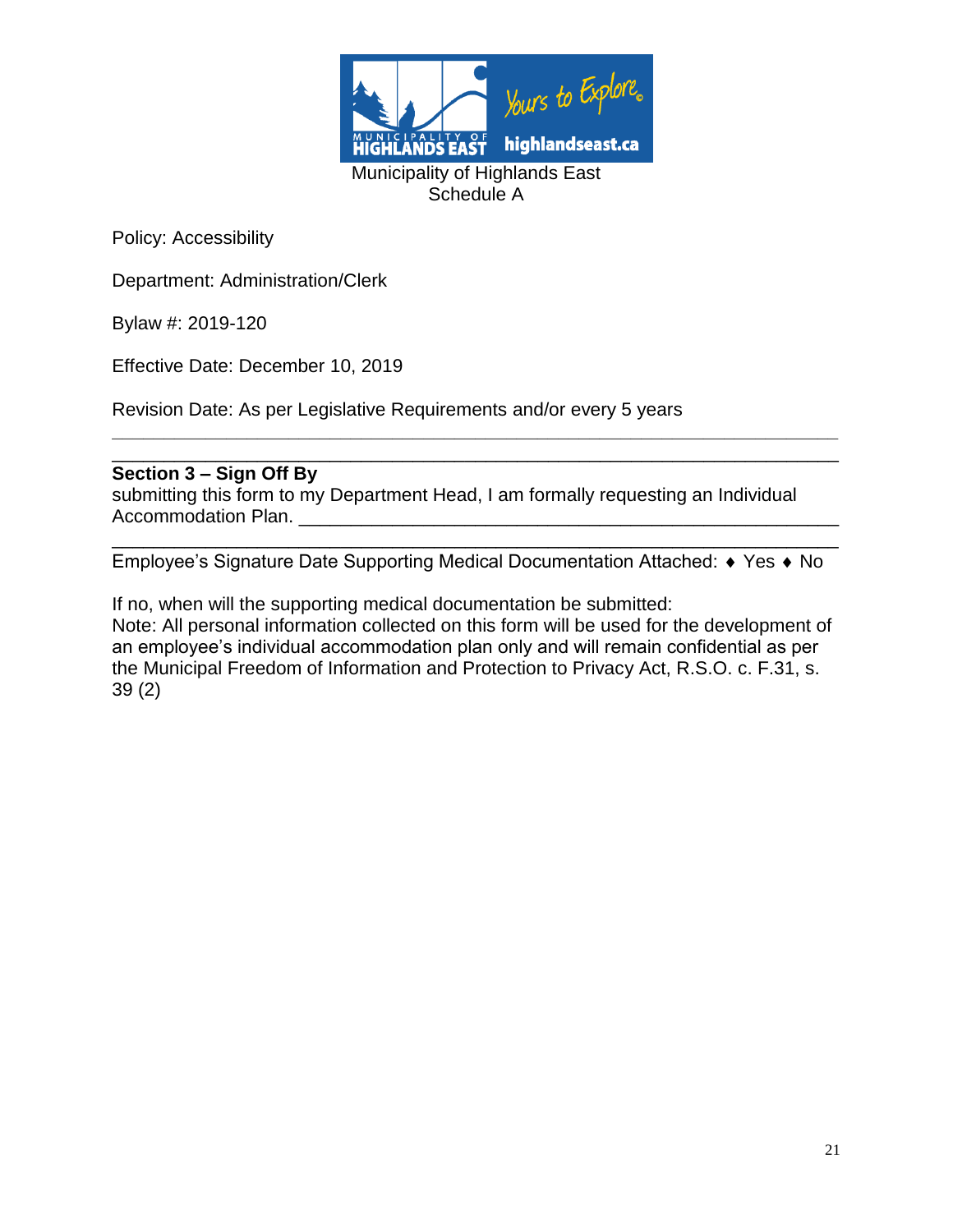

Department: Administration/Clerk

Bylaw #: 2019-120

Effective Date: December 10, 2019

Revision Date: As per Legislative Requirements and/or every 5 years

For Office Use Only: Date Received: \_\_\_\_\_\_\_\_\_\_\_\_\_\_\_\_\_\_\_\_\_ Received By: \_\_\_\_\_\_\_\_\_\_\_\_\_\_\_\_\_\_\_\_\_\_\_\_

**\_\_\_\_\_\_\_\_\_\_\_\_\_\_\_\_\_\_\_\_\_\_\_\_\_\_\_\_\_\_\_\_\_\_\_\_\_\_\_\_\_\_\_\_\_\_\_\_\_\_\_\_\_\_\_\_\_\_\_\_\_\_\_\_\_\_\_\_\_\_**

Date Reviewed by the CAO

Supporting Medical Documentation Attached: ♦ Yes ♦ No Evaluation of the employee by an outside medical practitioner required:  $\bullet$  Yes  $\bullet$  No

If yes, provide details on the evaluation required:

Provide details of alternative/solution explored and associated costs:

\_\_\_\_\_\_\_\_\_\_\_\_\_\_\_\_\_\_\_\_\_\_\_\_\_\_\_\_\_\_\_\_\_\_\_\_\_\_\_\_\_\_\_\_\_\_\_\_\_\_\_\_\_\_\_\_\_\_ \_\_\_\_\_\_\_\_\_\_\_\_\_\_\_\_\_\_\_\_\_\_\_\_\_\_\_\_\_\_\_\_\_\_\_\_\_\_\_\_\_\_\_\_\_\_\_\_\_\_\_\_\_\_\_\_\_\_ \_\_\_\_\_\_\_\_\_\_\_\_\_\_\_\_\_\_\_\_\_\_\_\_\_\_\_\_\_\_\_\_\_\_\_\_\_\_\_\_\_\_\_\_\_\_\_\_\_\_\_\_\_\_\_\_\_\_ \_\_\_\_\_\_\_\_\_\_\_\_\_\_\_\_\_\_\_\_\_\_\_\_\_\_\_\_\_\_\_\_\_\_\_\_\_\_\_\_\_\_\_\_\_\_\_\_\_\_\_\_\_\_\_\_\_\_ \_\_\_\_\_\_\_\_\_\_\_\_\_\_\_\_\_\_\_\_\_\_\_\_\_\_\_\_\_\_\_\_\_\_\_\_\_\_\_\_\_\_\_\_\_\_\_\_\_\_\_\_\_\_\_\_\_\_ \_\_\_\_\_\_\_\_\_\_\_\_\_\_\_\_\_\_\_\_\_\_\_\_\_\_\_\_\_\_\_\_\_\_\_\_\_\_\_\_\_\_\_\_\_\_\_\_\_\_\_\_\_\_\_\_\_\_ \_\_\_\_\_\_\_\_\_\_\_\_\_\_\_\_\_\_\_\_\_\_\_\_\_\_\_\_\_\_\_\_\_\_\_\_\_\_\_\_\_\_\_\_\_\_\_\_\_\_\_\_\_\_\_\_\_\_

\_\_\_\_\_\_\_\_\_\_\_\_\_\_\_\_\_\_\_\_\_\_\_\_\_\_\_\_\_\_\_\_\_\_\_\_\_\_\_\_\_\_\_\_\_\_\_\_\_\_\_\_\_\_\_\_\_\_

\_\_\_\_\_\_\_\_\_\_\_\_\_\_\_\_\_\_\_\_\_\_\_\_\_\_\_\_\_\_\_\_\_\_\_\_\_\_\_\_\_\_\_\_\_\_\_\_\_\_\_\_\_\_\_\_\_\_ \_\_\_\_\_\_\_\_\_\_\_\_\_\_\_\_\_\_\_\_\_\_\_\_\_\_\_\_\_\_\_\_\_\_\_\_\_\_\_\_\_\_\_\_\_\_\_\_\_\_\_\_\_\_\_\_\_\_ \_\_\_\_\_\_\_\_\_\_\_\_\_\_\_\_\_\_\_\_\_\_\_\_\_\_\_\_\_\_\_\_\_\_\_\_\_\_\_\_\_\_\_\_\_\_\_\_\_\_\_\_\_\_\_\_\_\_ \_\_\_\_\_\_\_\_\_\_\_\_\_\_\_\_\_\_\_\_\_\_\_\_\_\_\_\_\_\_\_\_\_\_\_\_\_\_\_\_\_\_\_\_\_\_\_\_\_\_\_\_\_\_\_\_\_\_ \_\_\_\_\_\_\_\_\_\_\_\_\_\_\_\_\_\_\_\_\_\_\_\_\_\_\_\_\_\_\_\_\_\_\_\_\_\_\_\_\_\_\_\_\_\_\_\_\_\_\_\_\_\_\_\_\_\_ \_\_\_\_\_\_\_\_\_\_\_\_\_\_\_\_\_\_\_\_\_\_\_\_\_\_\_\_\_\_\_\_\_\_\_\_\_\_\_\_\_\_\_\_\_\_\_\_\_\_\_\_\_\_\_\_\_\_ \_\_\_\_\_\_\_\_\_\_\_\_\_\_\_\_\_\_\_\_\_\_\_\_\_\_\_\_\_\_\_\_\_\_\_\_\_\_\_\_\_\_\_\_\_\_\_\_\_\_\_\_\_\_\_\_\_\_

Accommodation to be: ♦ Granted ♦ Denied

If the accommodation is denied, document in detail why. Inform the employee in writing.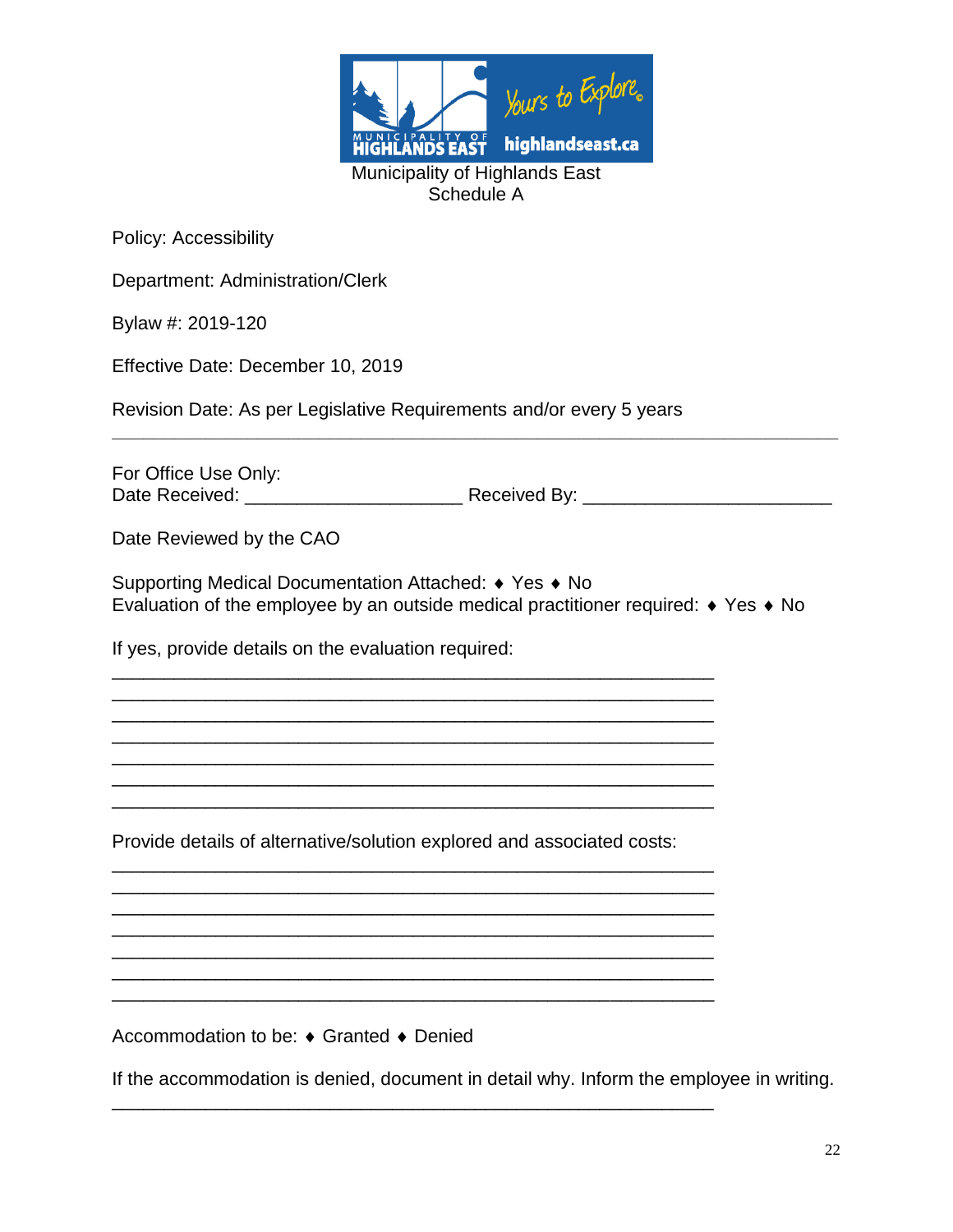

Department: Administration/Clerk

Bylaw #: 2019-120

Effective Date: December 10, 2019

Revision Date: As per Legislative Requirements and/or every 5 years

\_\_\_\_\_\_\_\_\_\_\_\_\_\_\_\_\_\_\_\_\_\_\_\_\_\_\_\_\_\_\_\_\_\_\_\_\_\_\_\_\_\_\_\_\_\_\_\_\_\_\_\_\_\_\_\_\_\_\_\_\_\_\_\_\_\_\_\_\_\_ If the accommodation is granted, date for meeting to be arranged to develop the Individual Accommodation Plan with the employee: \_\_\_\_\_\_\_\_\_\_\_\_\_\_\_\_\_\_\_\_\_\_\_\_\_\_\_\_\_\_\_

\_\_\_\_\_\_\_\_\_\_\_\_\_\_\_\_\_\_\_\_\_\_\_\_\_\_\_\_\_\_\_\_\_\_\_\_\_\_\_\_\_\_\_\_\_\_\_\_\_\_\_\_\_\_\_\_\_\_\_\_\_\_\_\_\_\_\_\_\_\_ \_\_\_\_\_\_\_\_\_\_\_\_\_\_\_\_\_\_\_\_\_\_\_\_\_\_\_\_\_\_\_\_\_\_\_\_\_\_\_\_\_\_\_\_\_\_\_\_\_\_\_\_\_\_\_\_\_\_\_\_\_\_\_\_\_\_\_\_\_\_

 $\mathcal{L}_\mathcal{L}$  , and the contribution of the contribution of the contribution of the contribution of the contribution of the contribution of the contribution of the contribution of the contribution of the contribution of

| Signature of CAO: |  |  |
|-------------------|--|--|
|                   |  |  |

Date: \_\_\_\_\_\_\_\_\_\_\_\_\_\_\_\_\_\_\_\_\_\_\_\_\_\_\_\_\_\_\_\_\_\_\_\_\_\_\_\_\_\_\_\_\_\_\_\_\_\_\_\_\_\_\_\_\_\_\_\_\_\_\_\_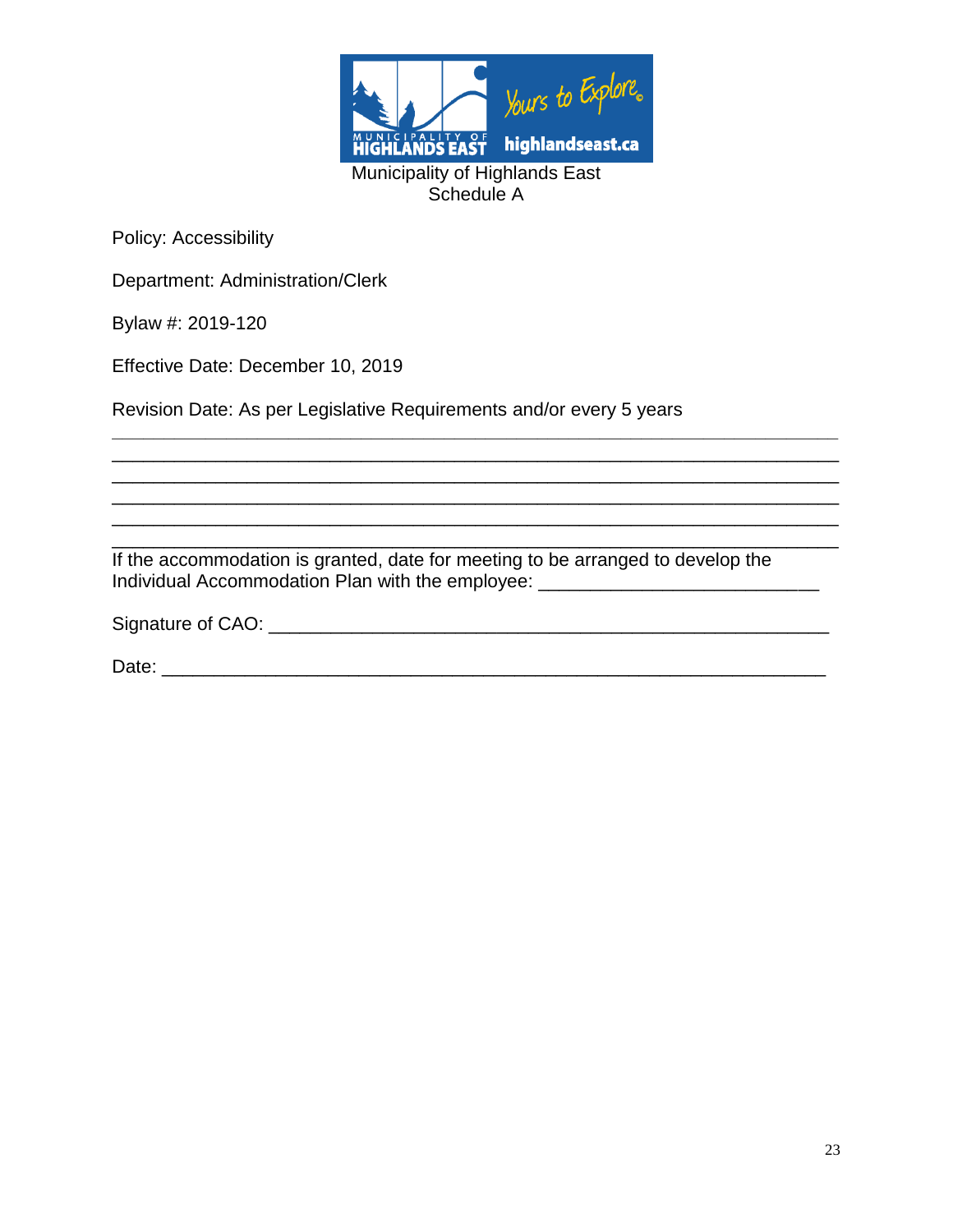

Department: Administration/Clerk

Bylaw #: 2019-120

Effective Date: December 10, 2019

Revision Date: As per Legislative Requirements and/or every 5 years

# **\_\_\_\_\_\_\_\_\_\_\_\_\_\_\_\_\_\_\_\_\_\_\_\_\_\_\_\_\_\_\_\_\_\_\_\_\_\_\_\_\_\_\_\_\_\_\_\_\_\_\_\_\_\_\_\_\_\_\_\_\_\_\_\_\_\_\_\_\_\_ Appendix C Individual Accommodation Plan (IAP)**

This plan is to be developed by the CAO, Supervisor/Manager, employee, and if requested by the employee, a union representative, if applicable.

#### **Section 1 – Employee Information**

| Employee Name:           |                         |
|--------------------------|-------------------------|
| Home Phone Number:       | Alternate Phone Number: |
| Department:              | Workplace Location:     |
| <b>Current Position:</b> |                         |

Type of Disability:  $\bullet$  Permanent  $\bullet$  Temporary

**Section 2 – Details of the Individual Accommodation Provide the details of the individual accommodation plan.**

\_\_\_\_\_\_\_\_\_\_\_\_\_\_\_\_\_\_\_\_\_\_\_\_\_\_\_\_\_\_\_\_\_\_\_\_\_\_\_\_\_\_\_\_\_\_\_\_\_\_\_\_\_\_\_\_\_\_\_\_\_\_\_\_\_\_\_\_\_\_ \_\_\_\_\_\_\_\_\_\_\_\_\_\_\_\_\_\_\_\_\_\_\_\_\_\_\_\_\_\_\_\_\_\_\_\_\_\_\_\_\_\_\_\_\_\_\_\_\_\_\_\_\_\_\_\_\_\_\_\_\_\_\_\_\_\_\_\_\_\_ \_\_\_\_\_\_\_\_\_\_\_\_\_\_\_\_\_\_\_\_\_\_\_\_\_\_\_\_\_\_\_\_\_\_\_\_\_\_\_\_\_\_\_\_\_\_\_\_\_\_\_\_\_\_\_\_\_\_\_\_\_\_\_\_\_\_\_\_\_\_ \_\_\_\_\_\_\_\_\_\_\_\_\_\_\_\_\_\_\_\_\_\_\_\_\_\_\_\_\_\_\_\_\_\_\_\_\_\_\_\_\_\_\_\_\_\_\_\_\_\_\_\_\_\_\_\_\_\_\_\_\_\_\_\_\_\_\_\_\_\_ \_\_\_\_\_\_\_\_\_\_\_\_\_\_\_\_\_\_\_\_\_\_\_\_\_\_\_\_\_\_\_\_\_\_\_\_\_\_\_\_\_\_\_\_\_\_\_\_\_\_\_\_\_\_\_\_\_\_\_\_\_\_\_\_\_\_\_\_\_\_ \_\_\_\_\_\_\_\_\_\_\_\_\_\_\_\_\_\_\_\_\_\_\_\_\_\_\_\_\_\_\_\_\_\_\_\_\_\_\_\_\_\_\_\_\_\_\_\_\_\_\_\_\_\_\_\_\_\_\_\_\_\_\_\_\_\_\_\_\_\_ \_\_\_\_\_\_\_\_\_\_\_\_\_\_\_\_\_\_\_\_\_\_\_\_\_\_\_\_\_\_\_\_\_\_\_\_\_\_\_\_\_\_\_\_\_\_\_\_\_\_\_\_\_\_\_\_\_\_\_\_\_\_\_\_\_\_\_\_\_\_ \_\_\_\_\_\_\_\_\_\_\_\_\_\_\_\_\_\_\_\_\_\_\_\_\_\_\_\_\_\_\_\_\_\_\_\_\_\_\_\_\_\_\_\_\_\_\_\_\_\_\_\_\_\_\_\_\_\_\_\_\_\_\_\_\_\_\_\_\_\_ \_\_\_\_\_\_\_\_\_\_\_\_\_\_\_\_\_\_\_\_\_\_\_\_\_\_\_\_\_\_\_\_\_\_\_\_\_\_\_\_\_\_\_\_\_\_\_\_\_\_\_\_\_\_\_\_\_\_\_\_\_\_\_\_\_\_\_\_\_\_ \_\_\_\_\_\_\_\_\_\_\_\_\_\_\_\_\_\_\_\_\_\_\_\_\_\_\_\_\_\_\_\_\_\_\_\_\_\_\_\_\_\_\_\_\_\_\_\_\_\_\_\_\_\_\_\_\_\_\_\_\_\_\_\_\_\_\_\_\_\_ \_\_\_\_\_\_\_\_\_\_\_\_\_\_\_\_\_\_\_\_\_\_\_\_\_\_\_\_\_\_\_\_\_\_\_\_\_\_\_\_\_\_\_\_\_\_\_\_\_\_\_\_\_\_\_\_\_\_\_\_\_\_\_\_\_\_\_\_\_\_

\_\_\_\_\_\_\_\_\_\_\_\_\_\_\_\_\_\_\_\_\_\_\_\_\_\_\_\_\_\_\_\_\_\_\_\_\_\_\_\_\_\_\_\_\_\_\_\_\_\_\_\_\_\_\_\_\_\_\_\_\_\_\_\_\_\_\_\_\_\_ Are changes required to the employee's current workstation (if applicable)?  $\bullet$  Yes No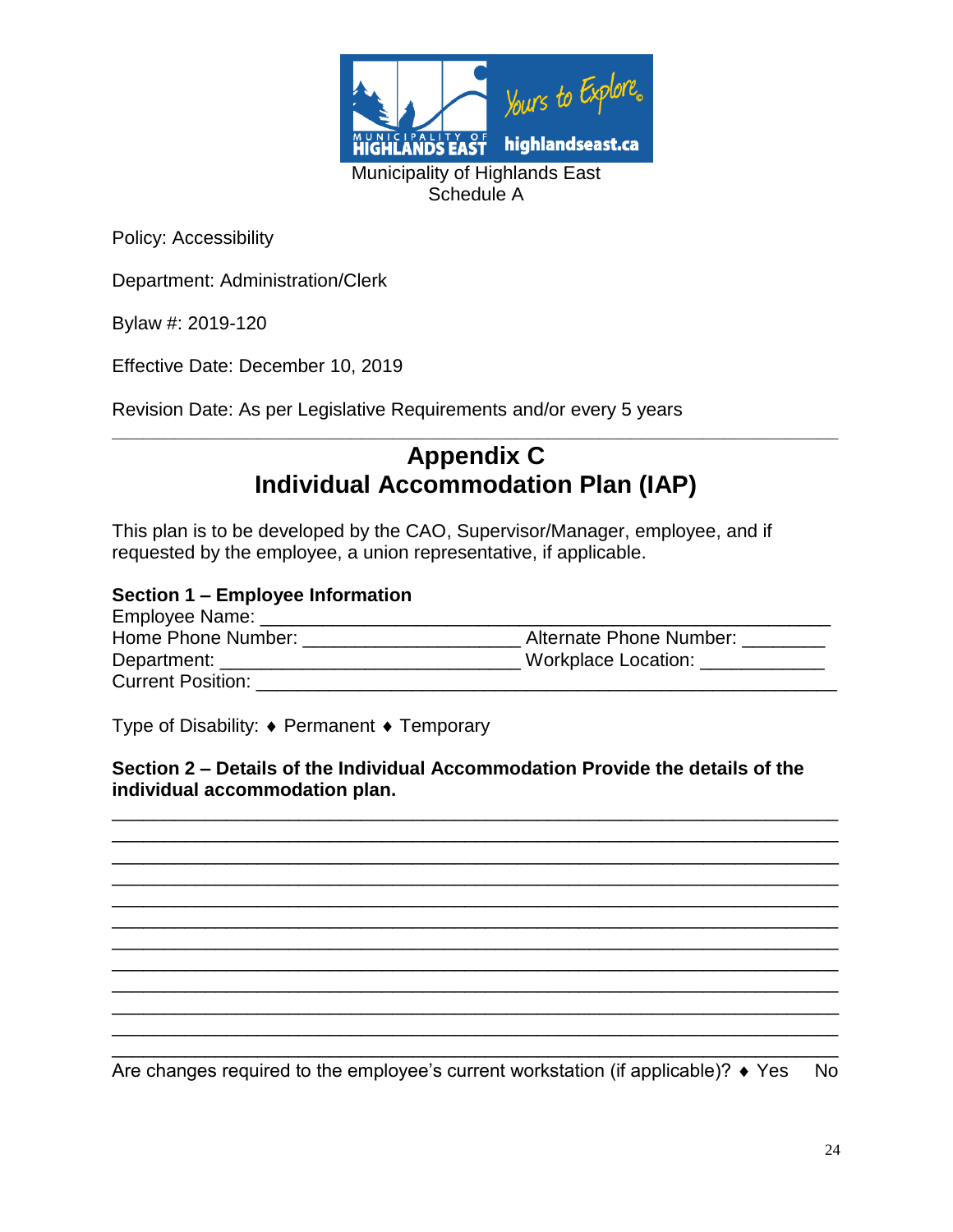

Department: Administration/Clerk

Bylaw #: 2019-120

Effective Date: December 10, 2019

Revision Date: As per Legislative Requirements and/or every 5 years

If yes, document the changes that will be provided:

Are accessible formats or communication supports required by the employee?

 $\triangle$  Yes  $\triangle$  No

If yes, document the accessible formats/communication supports that will be provided: \_\_\_\_\_\_\_\_\_\_\_\_\_\_\_\_\_\_\_\_\_\_\_\_\_\_\_\_\_\_\_\_\_\_\_\_\_\_\_\_\_\_\_\_\_\_\_\_\_\_\_\_\_\_\_\_\_\_\_\_\_\_\_\_\_\_\_\_\_\_

\_\_\_\_\_\_\_\_\_\_\_\_\_\_\_\_\_\_\_\_\_\_\_\_\_\_\_\_\_\_\_\_\_\_\_\_\_\_\_\_\_\_\_\_\_\_\_\_\_\_\_\_\_\_\_\_\_\_\_\_\_\_\_\_\_\_\_\_\_\_ \_\_\_\_\_\_\_\_\_\_\_\_\_\_\_\_\_\_\_\_\_\_\_\_\_\_\_\_\_\_\_\_\_\_\_\_\_\_\_\_\_\_\_\_\_\_\_\_\_\_\_\_\_\_\_\_\_\_\_\_\_\_\_\_\_\_\_\_\_\_ \_\_\_\_\_\_\_\_\_\_\_\_\_\_\_\_\_\_\_\_\_\_\_\_\_\_\_\_\_\_\_\_\_\_\_\_\_\_\_\_\_\_\_\_\_\_\_\_\_\_\_\_\_\_\_\_\_\_\_\_\_\_\_\_\_\_\_\_\_\_

**\_\_\_\_\_\_\_\_\_\_\_\_\_\_\_\_\_\_\_\_\_\_\_\_\_\_\_\_\_\_\_\_\_\_\_\_\_\_\_\_\_\_\_\_\_\_\_\_\_\_\_\_\_\_\_\_\_\_\_\_\_\_\_\_\_\_\_\_\_\_**

\_\_\_\_\_\_\_\_\_\_\_\_\_\_\_\_\_\_\_\_\_\_\_\_\_\_\_\_\_\_\_\_\_\_\_\_\_\_\_\_\_\_\_\_\_\_\_\_\_\_\_\_\_\_\_\_\_\_\_\_\_\_\_\_\_\_\_\_\_\_ \_\_\_\_\_\_\_\_\_\_\_\_\_\_\_\_\_\_\_\_\_\_\_\_\_\_\_\_\_\_\_\_\_\_\_\_\_\_\_\_\_\_\_\_\_\_\_\_\_\_\_\_\_\_\_\_\_\_\_\_\_\_\_\_\_\_\_\_\_\_ \_\_\_\_\_\_\_\_\_\_\_\_\_\_\_\_\_\_\_\_\_\_\_\_\_\_\_\_\_\_\_\_\_\_\_\_\_\_\_\_\_\_\_\_\_\_\_\_\_\_\_\_\_\_\_\_\_\_\_\_\_\_\_\_\_\_\_\_\_\_ \_\_\_\_\_\_\_\_\_\_\_\_\_\_\_\_\_\_\_\_\_\_\_\_\_\_\_\_\_\_\_\_\_\_\_\_\_\_\_\_\_\_\_\_\_\_\_\_\_\_\_\_\_\_\_\_\_\_\_\_\_\_\_\_\_\_\_\_\_\_ \_\_\_\_\_\_\_\_\_\_\_\_\_\_\_\_\_\_\_\_\_\_\_\_\_\_\_\_\_\_\_\_\_\_\_\_\_\_\_\_\_\_\_\_\_\_\_\_\_\_\_\_\_\_\_\_\_\_\_\_\_\_\_\_\_\_\_\_\_\_ \_\_\_\_\_\_\_\_\_\_\_\_\_\_\_\_\_\_\_\_\_\_\_\_\_\_\_\_\_\_\_\_\_\_\_\_\_\_\_\_\_\_\_\_\_\_\_\_\_\_\_\_\_\_\_\_\_\_\_\_\_\_\_\_\_\_\_\_\_\_

\_\_\_\_\_\_\_\_\_\_\_\_\_\_\_\_\_\_\_\_\_\_\_\_\_\_\_\_\_\_\_\_\_\_\_\_\_\_\_\_\_\_\_\_\_\_\_\_\_\_\_\_\_\_\_\_\_\_\_\_\_\_\_\_\_\_\_\_\_\_ Is a Personal Workplace Emergency Response Plan (PWERP) required? ♦ Yes ♦ No

\*If yes, please attach the completed PWERP to this document.

Intended date of IAP Implementation: \_\_\_\_\_\_\_\_\_\_\_\_\_\_\_\_\_\_\_\_\_\_\_\_\_\_\_\_\_\_\_\_\_\_\_\_\_\_\_

\_\_\_\_\_\_\_\_\_\_\_\_\_\_\_\_\_\_\_\_\_\_\_\_\_\_\_\_\_\_\_\_\_\_\_ \_\_\_\_\_\_\_\_\_\_\_\_\_\_\_\_\_\_\_\_\_\_\_

Date IAP is to be reviewed: \_\_\_\_\_\_\_\_\_\_\_\_\_\_\_\_\_\_\_\_\_\_\_\_\_\_\_\_\_\_\_\_\_\_\_\_\_\_\_\_\_\_\_\_\_\_\_

#### **Section 3 – Sign Off**

This Individual Accommodation Plan has been developed in consultation with all stakeholders to ensure that the municipality needs are met, while addressing the functional abilities and limitations of the employee.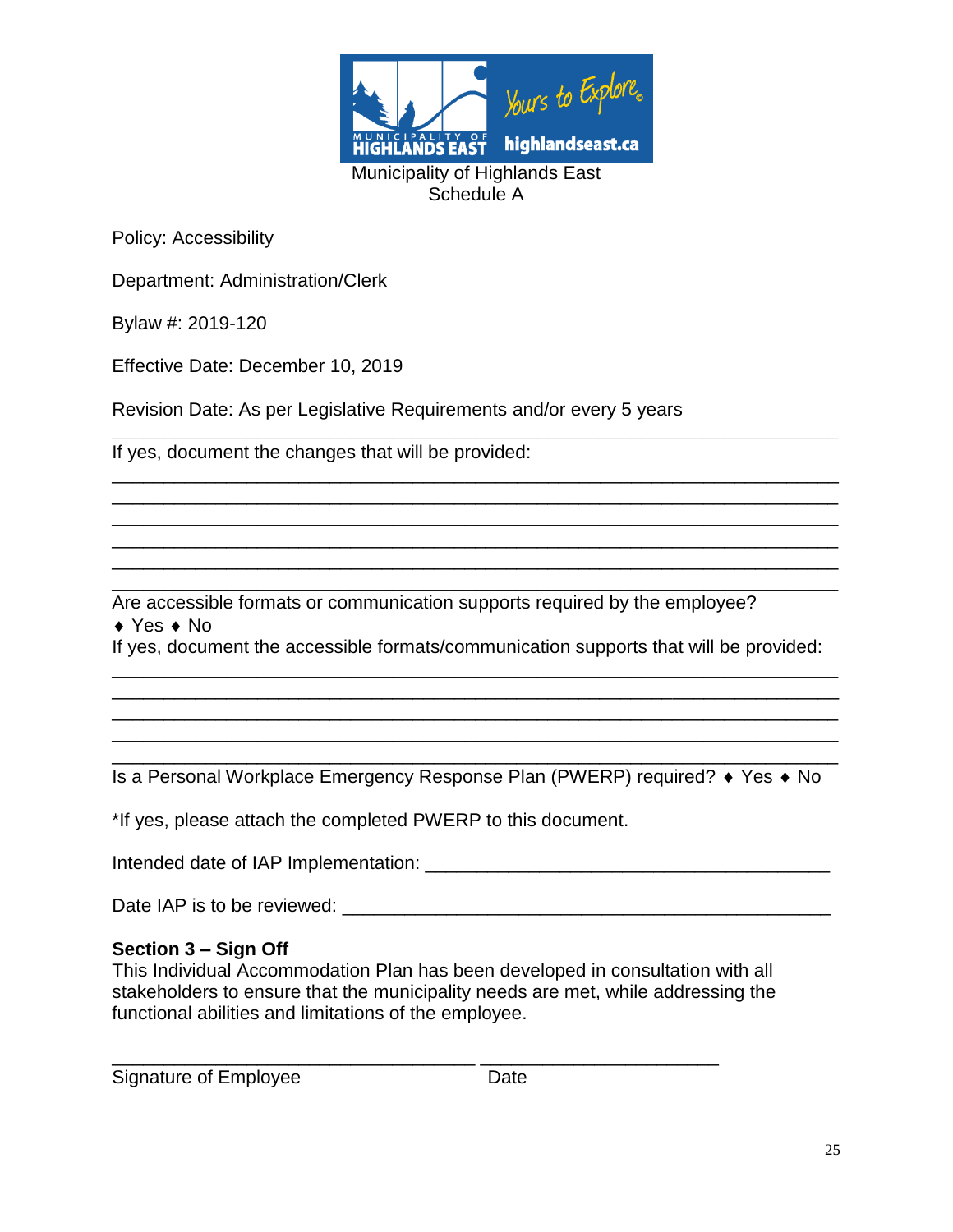

Department: Administration/Clerk

Bylaw #: 2019-120

Effective Date: December 10, 2019

Revision Date: As per Legislative Requirements and/or every 5 years

\_\_\_\_\_\_\_\_\_\_\_\_\_\_\_\_\_\_\_\_\_\_\_\_\_\_\_\_\_\_\_\_\_\_\_ \_\_\_\_\_\_\_\_\_\_\_\_\_\_\_\_\_\_\_\_\_\_\_ Signature of Department Head Date

The original Individual Accommodation Plan is to be to be held in the employee's personnel file. The employee, supervisor/manger, and if applicable, the union, shall retain a copy. Note: All personal information collected on this form will be used for the development of an employee's individual accommodation plan only and will remain confidential as per the Municipal Freedom of Information and Protection to Privacy Act.

**\_\_\_\_\_\_\_\_\_\_\_\_\_\_\_\_\_\_\_\_\_\_\_\_\_\_\_\_\_\_\_\_\_\_\_\_\_\_\_\_\_\_\_\_\_\_\_\_\_\_\_\_\_\_\_\_\_\_\_\_\_\_\_\_\_\_\_\_\_\_**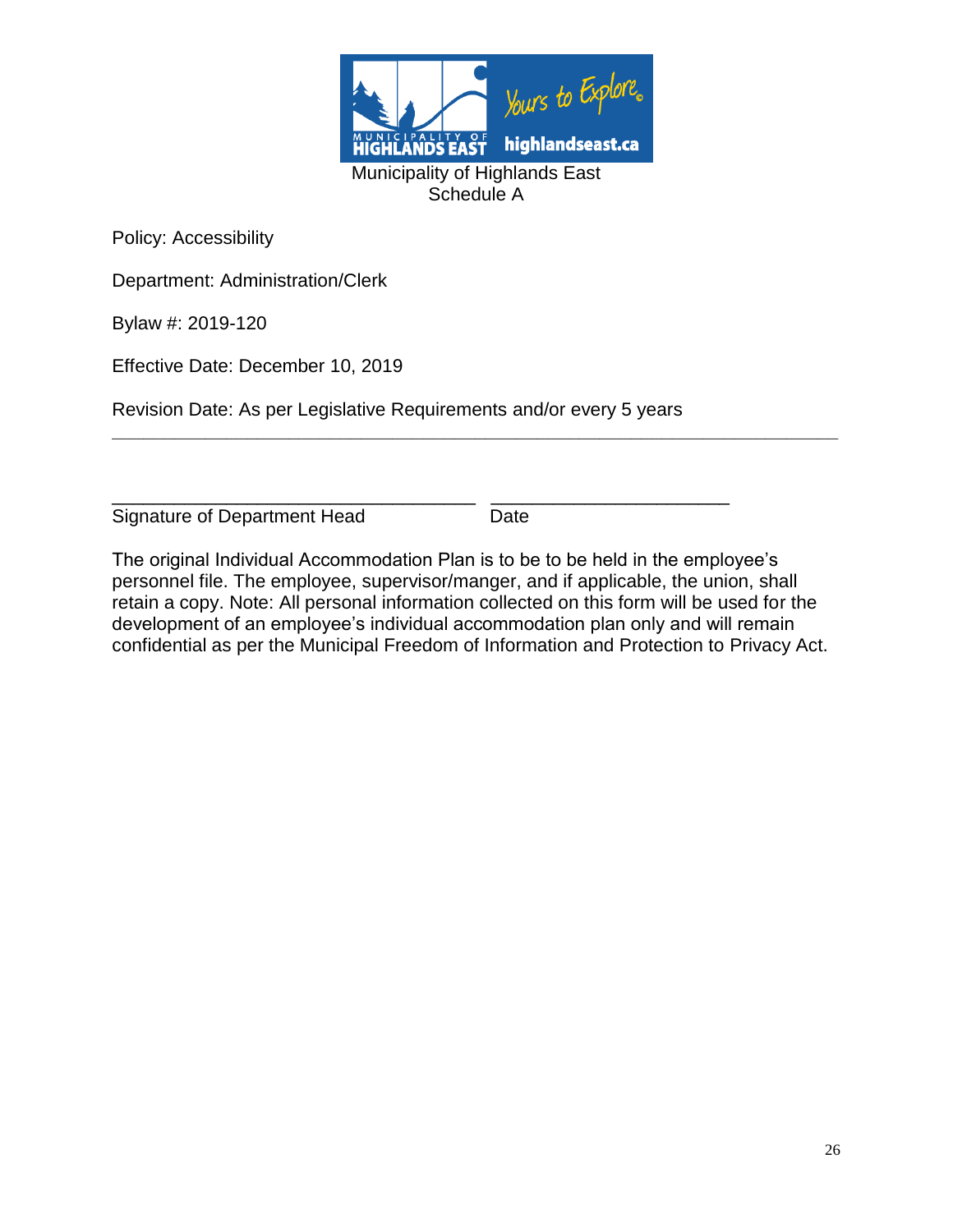

Department: Administration/Clerk

Bylaw #: 2019-120

Effective Date: December 10, 2019

Revision Date: As per Legislative Requirements and/or every 5 years

# **Appendix D Personal Workplace Emergency Response Plan (PWERP)**

**\_\_\_\_\_\_\_\_\_\_\_\_\_\_\_\_\_\_\_\_\_\_\_\_\_\_\_\_\_\_\_\_\_\_\_\_\_\_\_\_\_\_\_\_\_\_\_\_\_\_\_\_\_\_\_\_\_\_\_\_\_\_\_\_\_\_\_\_\_\_**

This form is to be completed by the Department Head and/or CAO and the Employee requiring assistance in the event of a workplace emergency.

Name of Department Head Conducting Review with Employee:\_\_\_\_\_\_\_\_\_\_\_\_\_\_\_\_\_\_\_\_\_\_\_\_\_\_\_\_\_\_\_\_\_ Date of Review: \_\_\_\_\_\_\_\_\_\_\_\_\_\_\_\_\_\_\_\_\_

#### **Section 1 – Employee Information**

Employee Name: \_\_\_\_\_\_\_\_\_\_\_\_\_\_\_\_\_\_\_\_\_\_\_\_\_\_\_\_\_\_\_\_\_\_\_\_\_\_\_\_\_\_\_ Department: \_\_\_\_\_\_\_\_\_\_\_\_\_\_\_\_\_\_\_\_\_\_\_\_\_\_\_Workplace Location: \_\_\_\_\_\_\_\_\_\_\_\_\_\_\_\_\_\_\_\_\_ Current Position:

#### **Section 2 – Emergency Evacuation Assessment**

Indicate if the employee experiences any of the following that could impede their ability to quickly evacuate the work place:

#### **Please circle your answer**

a. Mobility Limitations  $\triangle$  Yes  $\triangle$  No (interference with walking, using stairs, joint pain, use of mobility device)

- b. Reduced Energy/fatigue  $\bullet$  Yes  $\bullet$  No
- c. Respiratory Impairment  $\bullet$  Yes  $\bullet$  No
- d. Emotional, cognitive, or concentration difficulties ♦ Yes ♦ No
- e. Vision impairment/loss ♦ Yes ♦ No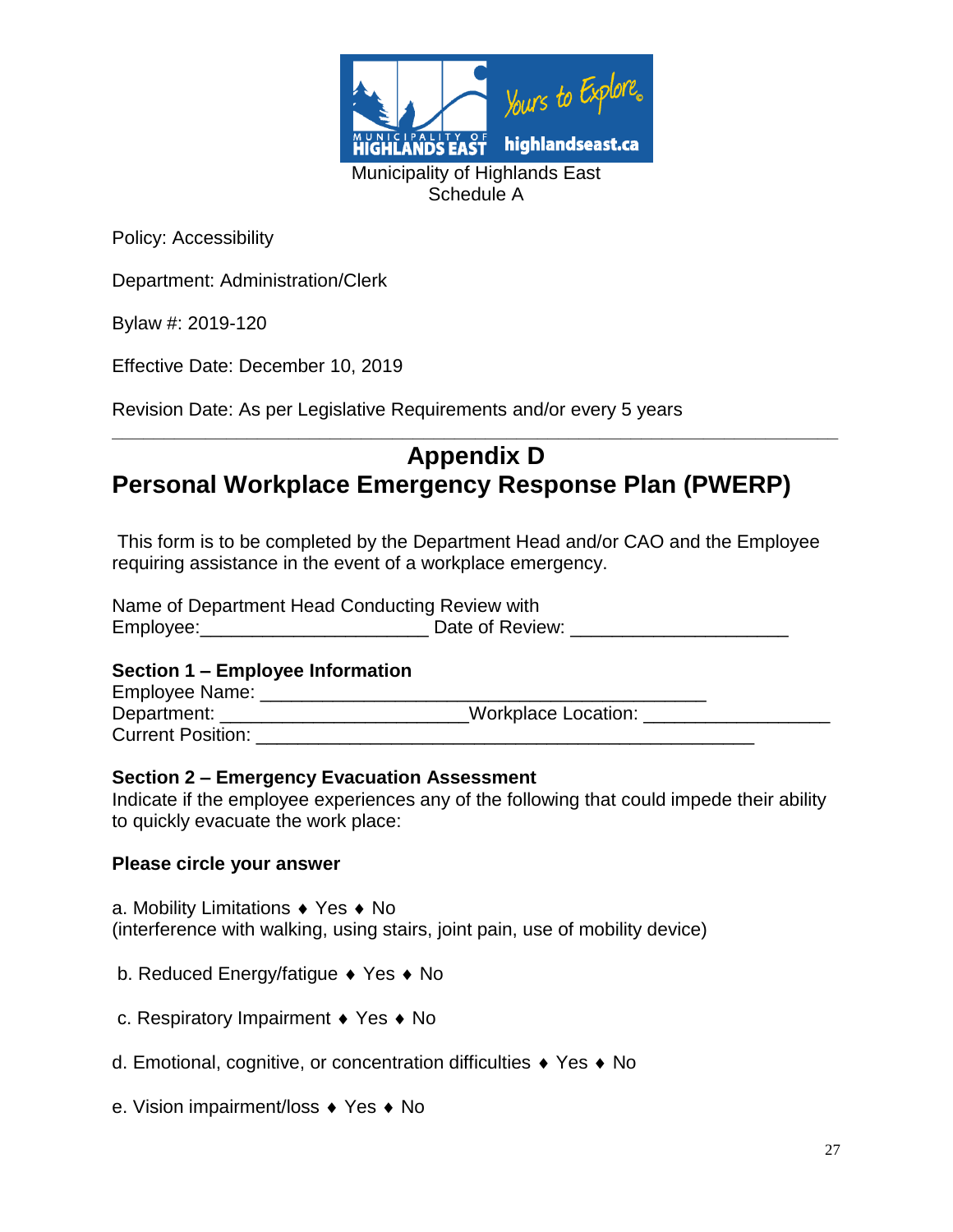

Department: Administration/Clerk

Bylaw #: 2019-120

Effective Date: December 10, 2019

Revision Date: As per Legislative Requirements and/or every 5 years

| f. Hearing impairment/loss $\bullet$ Yes $\bullet$ No                    |                                    |
|--------------------------------------------------------------------------|------------------------------------|
| g. Require assistive technology or medication $\bullet$ Yes $\bullet$ No |                                    |
| h. Other (please specify):                                               | $\rightarrow$ Yes $\rightarrow$ No |
|                                                                          |                                    |

## **Section 3 – Communication Needs & Accommodations**

Indicate the employee's preferred method of communication in an emergency situation. \_\_\_\_\_\_\_\_\_\_\_\_\_\_\_\_\_\_\_\_\_\_\_\_\_\_\_\_\_\_\_\_\_\_\_\_\_\_\_\_\_\_\_\_\_\_\_\_\_\_\_\_\_\_\_\_\_\_\_\_\_\_\_\_\_\_\_\_\_\_

\_\_\_\_\_\_\_\_\_\_\_\_\_\_\_\_\_\_\_\_\_\_\_\_\_\_\_\_\_\_\_\_\_\_\_\_\_\_\_\_\_\_\_\_\_\_\_\_\_\_\_\_\_\_\_\_\_\_\_\_\_\_\_\_\_\_\_\_\_\_ \_\_\_\_\_\_\_\_\_\_\_\_\_\_\_\_\_\_\_\_\_\_\_\_\_\_\_\_\_\_\_\_\_\_\_\_\_\_\_\_\_\_\_\_\_\_\_\_\_\_\_\_\_\_\_\_\_\_\_\_\_\_\_\_\_\_\_\_\_\_ \_\_\_\_\_\_\_\_\_\_\_\_\_\_\_\_\_\_\_\_\_\_\_\_\_\_\_\_\_\_\_\_\_\_\_\_\_\_\_\_\_\_\_\_\_\_\_\_\_\_\_\_\_\_\_\_\_\_\_\_\_\_\_\_\_\_\_\_\_

List any assistive communication devices or accommodations required:

Example: A person with a hearing impairment may require a handheld device to receive emergency information via text message.

**Section 4 – Conditions, Sensitivities, Disabilities, and Accommodation Summary** Indicate any temporary or long term conditions, sensitivities and/or disabilities that may affect the well-being and safety of the employee during an emergency response.

\_\_\_\_\_\_\_\_\_\_\_\_\_\_\_\_\_\_\_\_\_\_\_\_\_\_\_\_\_\_\_\_\_\_\_\_\_\_\_\_\_\_\_\_\_\_\_\_\_\_\_\_\_\_\_\_\_\_\_\_\_\_\_\_\_\_\_\_\_\_ \_\_\_\_\_\_\_\_\_\_\_\_\_\_\_\_\_\_\_\_\_\_\_\_\_\_\_\_\_\_\_\_\_\_\_\_\_\_\_\_\_\_\_\_\_\_\_\_\_\_\_\_\_\_\_\_\_\_\_\_\_\_\_\_\_\_\_\_\_\_ \_\_\_\_\_\_\_\_\_\_\_\_\_\_\_\_\_\_\_\_\_\_\_\_\_\_\_\_\_\_\_\_\_\_\_\_\_\_\_\_\_\_\_\_\_\_\_\_\_\_\_\_\_\_\_\_\_\_\_\_\_\_\_\_\_\_\_\_\_\_ \_\_\_\_\_\_\_\_\_\_\_\_\_\_\_\_\_\_\_\_\_\_\_\_\_\_\_\_\_\_\_\_\_\_\_\_\_\_\_\_\_\_\_\_\_\_\_\_\_\_\_\_\_\_\_\_\_\_\_\_\_\_\_\_\_\_\_\_\_\_

\_\_\_\_\_\_\_\_\_\_\_\_\_\_\_\_\_\_\_\_\_\_\_\_\_\_\_\_\_\_\_\_\_\_\_\_\_\_\_\_\_\_\_\_\_\_\_\_\_\_\_\_\_\_\_\_\_\_\_\_\_\_\_\_\_\_\_\_\_\_ \_\_\_\_\_\_\_\_\_\_\_\_\_\_\_\_\_\_\_\_\_\_\_\_\_\_\_\_\_\_\_\_\_\_\_\_\_\_\_\_\_\_\_\_\_\_\_\_\_\_\_\_\_\_\_\_\_\_\_\_\_\_\_\_\_\_\_\_\_\_

\_\_\_\_\_\_\_\_\_\_\_\_\_\_\_\_\_\_\_\_\_\_\_\_\_\_\_\_\_\_\_\_\_\_\_\_\_\_\_\_\_\_\_\_\_\_\_\_\_\_\_\_\_\_\_\_\_\_\_\_\_\_\_\_\_\_\_\_\_\_

Does the employee require emergency assistance?  $\rightarrow$  Yes  $\rightarrow$  No If yes, describe the assistance required.

**Section 5 – Employee Personal Emergency Preparedness Kit**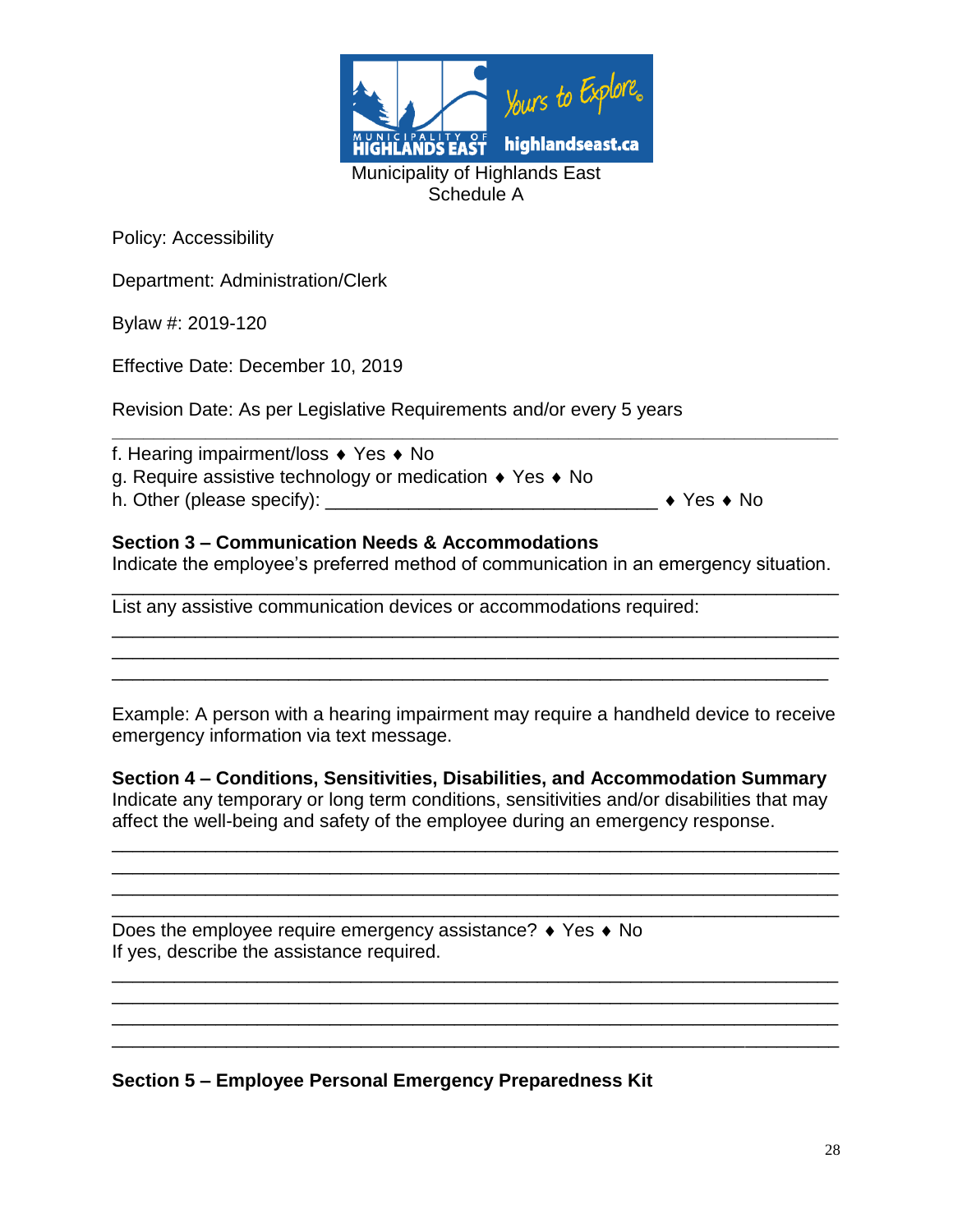

Department: Administration/Clerk

Bylaw #: 2019-120

Effective Date: December 10, 2019

Revision Date: As per Legislative Requirements and/or every 5 years

Does the employee require a personal emergency preparedness kit?  $\bullet$  Yes  $\bullet$  No If yes, at the employee's discretion, please list contents to be included (i.e. emergency supply of medicine, food for specific dietary needs, etc.):

\_\_\_\_\_\_\_\_\_\_\_\_\_\_\_\_\_\_\_\_\_\_\_\_\_\_\_\_\_\_\_\_\_\_\_\_\_\_\_\_\_\_\_\_\_\_\_\_\_\_\_\_\_\_\_\_\_\_\_\_\_\_\_\_\_\_\_\_\_\_ \_\_\_\_\_\_\_\_\_\_\_\_\_\_\_\_\_\_\_\_\_\_\_\_\_\_\_\_\_\_\_\_\_\_\_\_\_\_\_\_\_\_\_\_\_\_\_\_\_\_\_\_\_\_\_\_\_\_\_\_\_\_\_\_\_\_\_\_\_\_ \_\_\_\_\_\_\_\_\_\_\_\_\_\_\_\_\_\_\_\_\_\_\_\_\_\_\_\_\_\_\_\_\_\_\_\_\_\_\_\_\_\_\_\_\_\_\_\_\_\_\_\_\_\_\_\_\_\_\_\_\_\_\_\_\_\_\_\_\_\_

\_\_\_\_\_\_\_\_\_\_\_\_\_\_\_\_\_\_\_\_\_\_\_\_\_\_\_\_\_\_\_\_\_\_\_\_\_\_\_\_\_\_\_\_\_\_\_\_\_\_\_\_\_\_\_\_\_\_\_\_\_\_\_\_\_\_\_\_\_\_

\_\_\_\_\_\_\_\_\_\_\_\_\_\_\_\_\_\_\_\_\_\_\_\_\_\_\_\_\_\_\_\_\_\_\_\_\_\_\_\_\_\_\_\_\_\_\_\_\_\_\_\_\_\_\_\_\_\_\_\_\_\_\_\_\_\_\_\_\_\_ \_\_\_\_\_\_\_\_\_\_\_\_\_\_\_\_\_\_\_\_\_\_\_\_\_\_\_\_\_\_\_\_\_\_\_\_\_\_\_\_\_\_\_\_\_\_\_\_\_\_\_\_\_\_\_\_\_\_\_\_\_\_\_\_\_\_\_\_\_\_ \_\_\_\_\_\_\_\_\_\_\_\_\_\_\_\_\_\_\_\_\_\_\_\_\_\_\_\_\_\_\_\_\_\_\_\_\_\_\_\_\_\_\_\_\_\_\_\_\_\_\_\_\_\_\_\_\_\_\_\_\_\_\_\_\_\_\_\_\_\_

**\_\_\_\_\_\_\_\_\_\_\_\_\_\_\_\_\_\_\_\_\_\_\_\_\_\_\_\_\_\_\_\_\_\_\_\_\_\_\_\_\_\_\_\_\_\_\_\_\_\_\_\_\_\_\_\_\_\_\_\_\_\_\_\_\_\_\_\_\_\_**

\_\_\_\_\_\_\_\_\_\_\_\_\_\_\_\_\_\_\_\_\_\_\_\_\_\_\_\_\_\_\_\_\_\_\_\_\_\_\_\_\_\_\_\_\_\_\_\_\_\_\_\_\_\_\_\_\_\_\_\_\_\_\_\_\_\_\_\_\_\_ Location of Employee's Personal Emergency Preparedness Kit:

#### **Section 6 – Emergency Evacuation Routes**

Indicate the primary accessible evacuation route from the workplace, noting any accessibility accommodations required.

Indicate the alternative accessible evacuation route from the workplace, noting any accessibility accommodations required.

Where applicable, attach site map and/or fire safety plan, as well as identify a meeting location.

\_\_\_\_\_\_\_\_\_\_\_\_\_\_\_\_\_\_\_\_\_\_\_\_\_\_\_\_\_\_\_\_\_\_\_\_\_\_\_\_\_\_\_\_\_\_\_\_\_\_\_\_\_\_\_\_\_\_\_\_\_\_\_\_\_\_\_\_\_\_ \_\_\_\_\_\_\_\_\_\_\_\_\_\_\_\_\_\_\_\_\_\_\_\_\_\_\_\_\_\_\_\_\_\_\_\_\_\_\_\_\_\_\_\_\_\_\_\_\_\_\_\_\_\_\_\_\_\_\_\_\_\_\_\_\_\_\_\_\_\_ \_\_\_\_\_\_\_\_\_\_\_\_\_\_\_\_\_\_\_\_\_\_\_\_\_\_\_\_\_\_\_\_\_\_\_\_\_\_\_\_\_\_\_\_\_\_\_\_\_\_\_\_\_\_\_\_\_\_\_\_\_\_\_\_\_\_\_\_\_\_

#### **Section 7 – Emergency Assistance Network (EAN)**

Does the employee request & consent to assistance from co-workers (EAN)?  $\bullet$  Yes  $\bullet$ No

If yes, establish an EAN of co-workers who can assist the person with a disability during emergencies.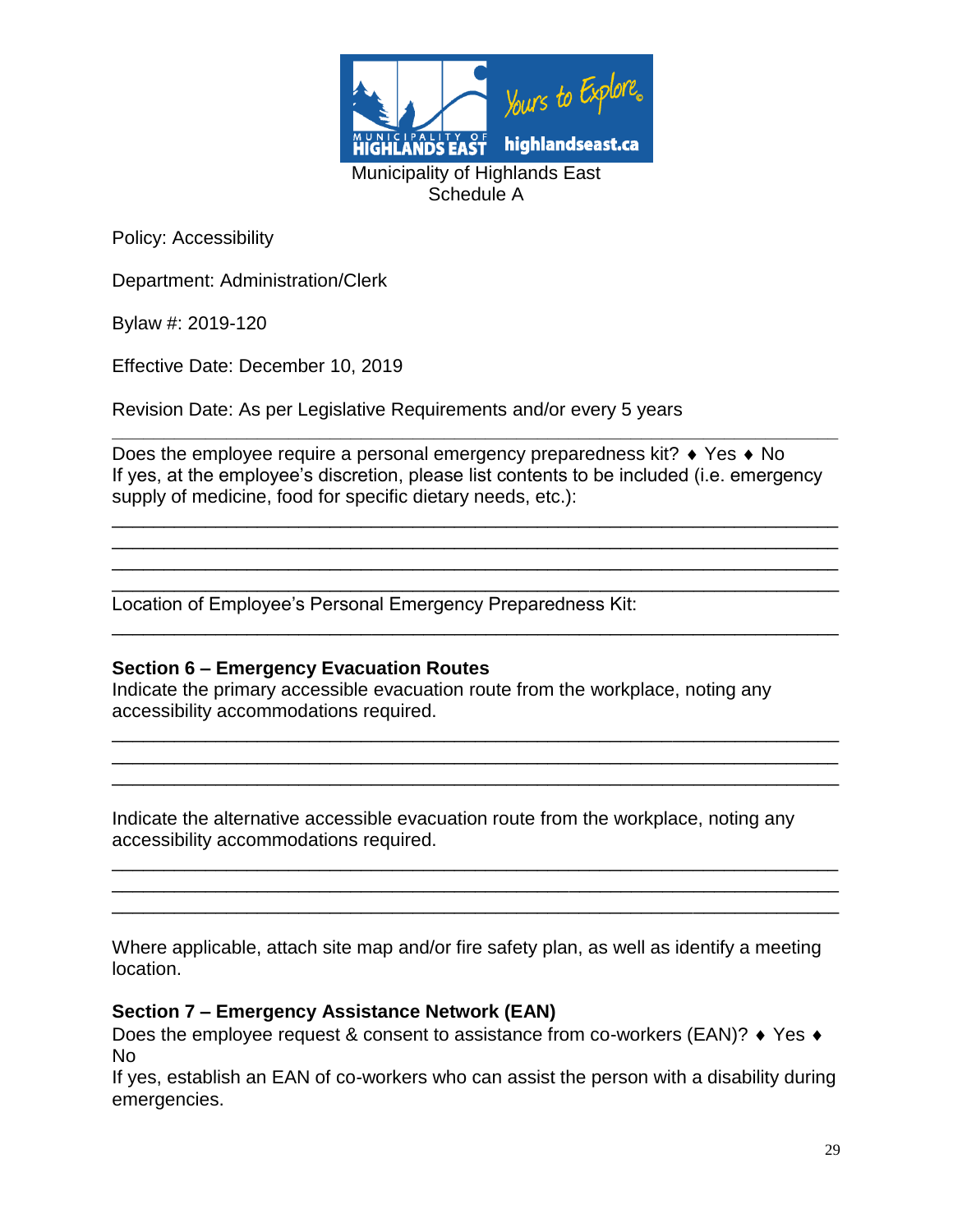

Department: Administration/Clerk

Bylaw #: 2019-120

Effective Date: December 10, 2019

Revision Date: As per Legislative Requirements and/or every 5 years

**\_\_\_\_\_\_\_\_\_\_\_\_\_\_\_\_\_\_\_\_\_\_\_\_\_\_\_\_\_\_\_\_\_\_\_\_\_\_\_\_\_\_\_\_\_\_\_\_\_\_\_\_\_\_\_\_\_\_\_\_\_\_\_\_\_\_\_\_\_\_** A minimum of two people is recommended for the EAN. The employee requesting an EAN should be involved in selecting those who will be notified to assist during an emergency.

| Name:          |  |
|----------------|--|
| Department:    |  |
| Phone Number:  |  |
| Email Address: |  |

#### **Section 8 – Acknowledgement and Release**

Please select the reason for the review of the PWERP:

 $\bullet$  new hire  $\bullet$  change in workplace location  $\bullet$  change in employee's condition

• other (please specify):

| Signature of Department<br>Head | Date |  |
|---------------------------------|------|--|
| Signature of CAO                | Date |  |

\_\_\_\_\_\_\_\_\_\_\_\_\_\_\_\_\_\_\_\_\_\_\_\_\_\_\_\_\_\_\_\_\_\_\_\_\_\_\_\_\_\_\_\_\_\_\_\_\_\_\_\_\_\_\_\_\_\_\_\_\_\_\_\_\_\_\_\_ \_\_\_\_\_\_\_\_\_\_\_\_\_\_\_\_\_\_\_\_\_\_\_\_\_\_\_\_\_\_\_\_\_\_\_ \_\_\_\_\_\_\_\_\_\_\_\_\_\_\_\_\_\_\_\_\_\_\_\_\_\_\_\_\_\_\_\_\_

I acknowledge that the information contained on this form is accurate and hereby authorize the Municipality of Highlands East to release applicable personal information contained within my Employee Workplace Emergency Response Plan to designated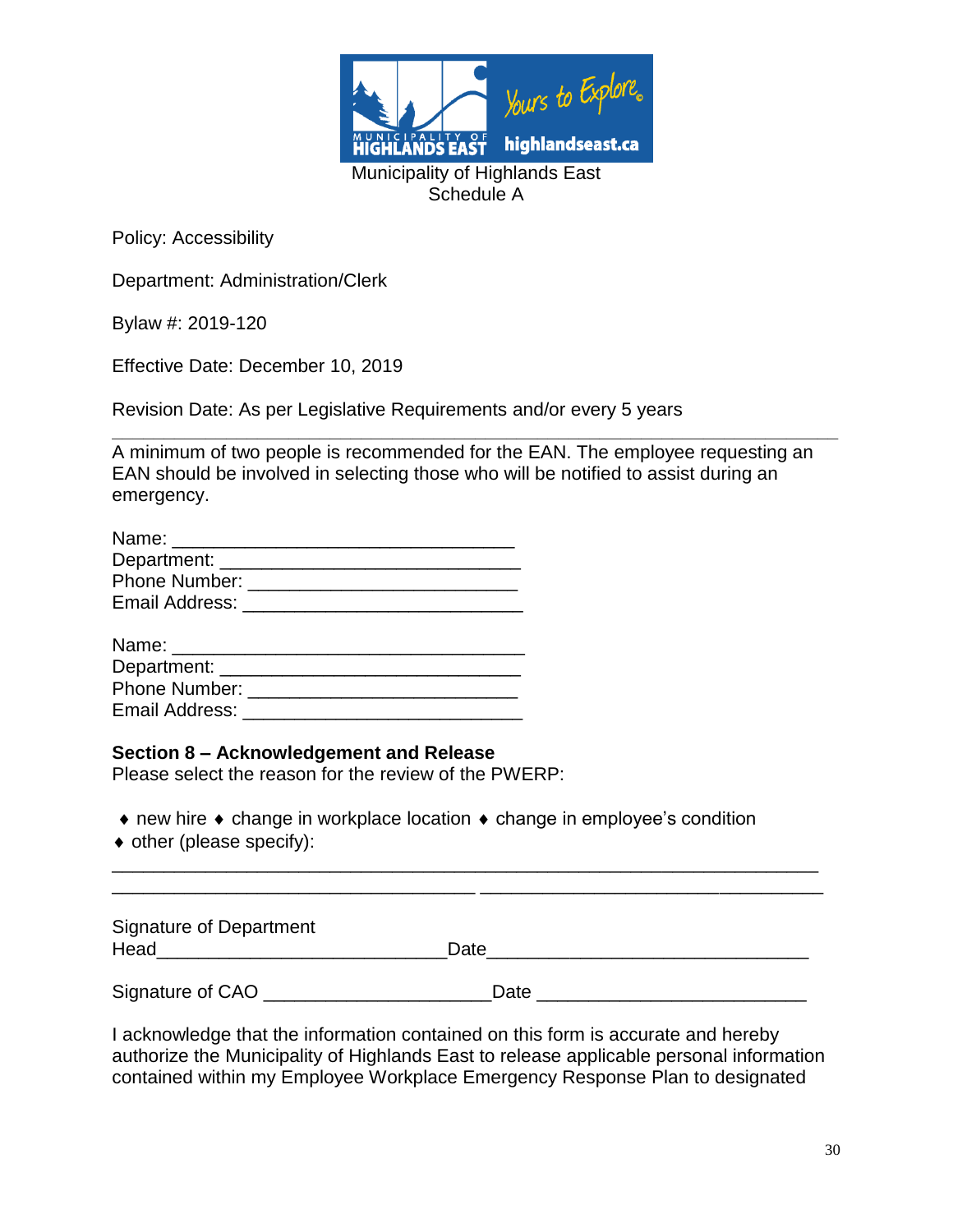

Department: Administration/Clerk

Bylaw #: 2019-120

Effective Date: December 10, 2019

Revision Date: As per Legislative Requirements and/or every 5 years

**\_\_\_\_\_\_\_\_\_\_\_\_\_\_\_\_\_\_\_\_\_\_\_\_\_\_\_\_\_\_\_\_\_\_\_\_\_\_\_\_\_\_\_\_\_\_\_\_\_\_\_\_\_\_\_\_\_\_\_\_\_\_\_\_\_\_\_\_\_\_** individuals within my Emergency Assistance Network and emergency/first responders, in the event of a workplace emergency situation.

Employee's Signature entitled and the Date of Date of Date of the Signature of the Date of the Signature of the Signature of the Signature of the Signature of the Signature of the Signature of the Signature of the Signatur

The original completed Employee Workplace Emergency Response form (with all attachments) is to be sent to the CAO, to be held in the employee's personnel file. The employee and Supervisor retain a copy. Note: All personal information collected on this form and any attachments herein will be used for Employee Workplace Emergency Response purposes only and will remain confidential as per the Municipal Freedom of Information and Protection to Privacy Act, R.S.O. c. F.31, s. 39 (2), unless written consent is obtained from the employee (completion of section 8).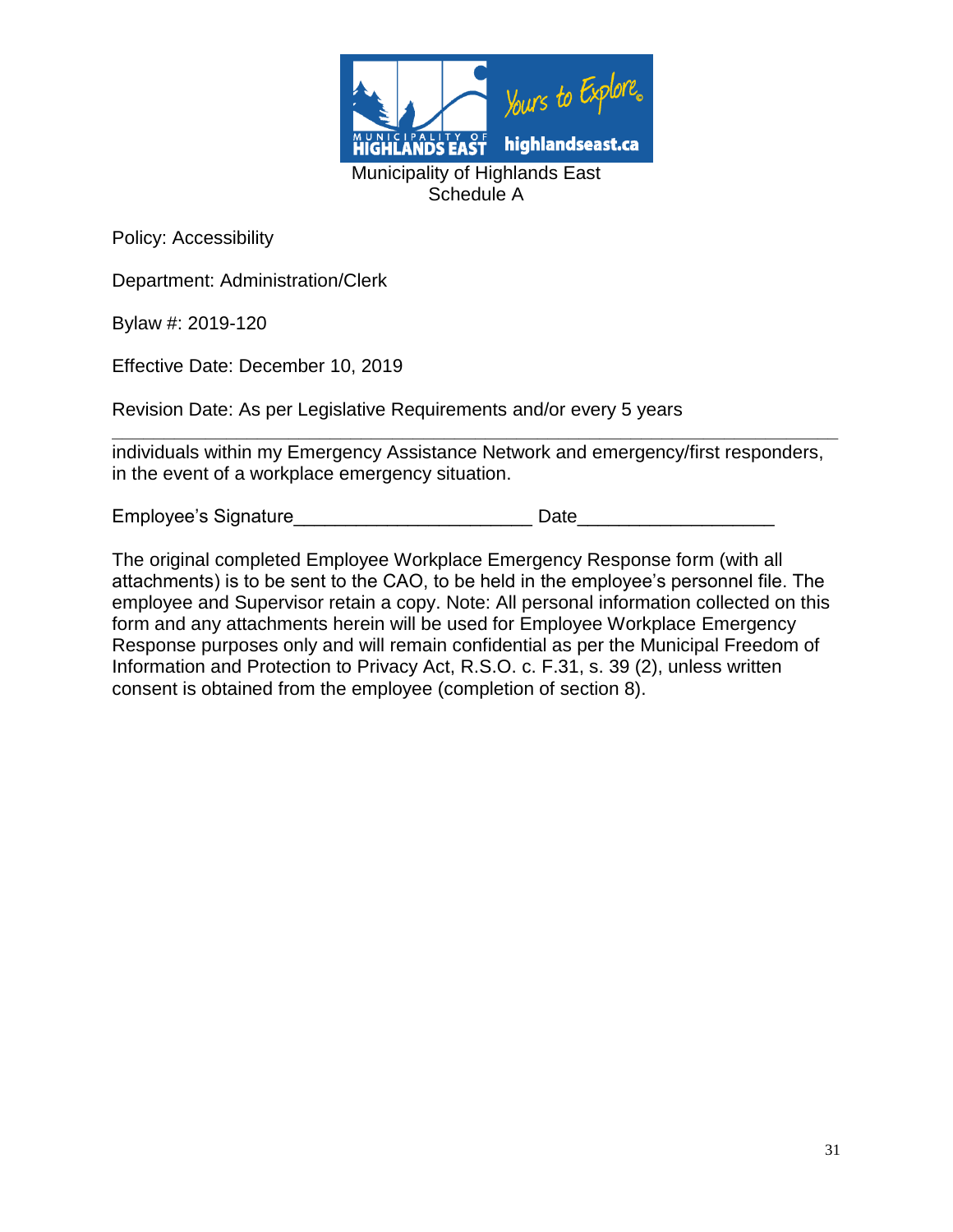

Department: Administration/Clerk

Bylaw #: 2019-120

Effective Date: December 10, 2019

Revision Date: As per Legislative Requirements and/or every 5 years

# **\_\_\_\_\_\_\_\_\_\_\_\_\_\_\_\_\_\_\_\_\_\_\_\_\_\_\_\_\_\_\_\_\_\_\_\_\_\_\_\_\_\_\_\_\_\_\_\_\_\_\_\_\_\_\_\_\_\_\_\_\_\_\_\_\_\_\_\_\_\_ Appendix E Health and Safety Standards & Procedures, Policy #12 within Bylaw #2018-85**

## **Purpose**

"The Municipality of Highlands East" will make every reasonable effort to provide temporary modified or suitable alternative duties to a worker who is disabled because of an occupational injury or illness. Our goal is to provide injured workers with the opportunity to return to work within their level of ability as soon as possible following the injury/illness.

"The Municipality Of Highlands East" will comply with all legislative requirements including those of the Workplace Safety and Insurance Act (WSIA), the Ontario Human Rights Code and the Employment Standards Act.

The goal of the Early and Safe Return to Work Program is to return workers to their preinjury/illness position in a timely manner. This may be accomplished through temporary modification to the tasks, work environment or working hours. Where modifications to the pre-injury/illness position are not possible or appropriate, alternate duties may be sought and used to facilitate the worker's early and safe return to work

Where a permanent impairment prevents the worker from returning to their preinjury/illness position, "The Municipality of Highlands East" will seek a permanent accommodation for the worker.

#### **Definitions**

**Temporary modified work** is where the worker's regular job is modified for a designated time period to assist in rehabilitation following an injury or illness. The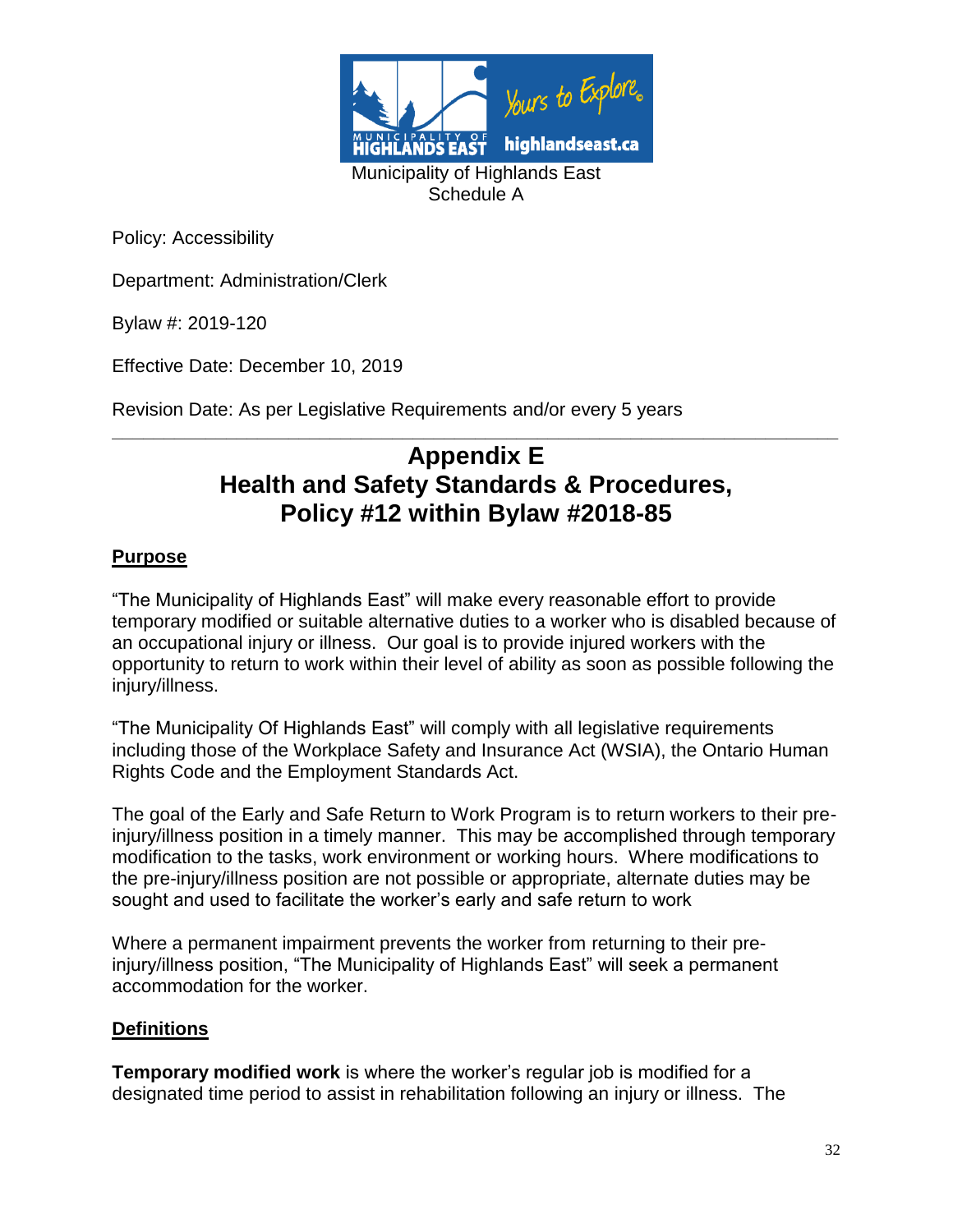

Department: Administration/Clerk

Bylaw #: 2019-120

Effective Date: December 10, 2019

Revision Date: As per Legislative Requirements and/or every 5 years

**\_\_\_\_\_\_\_\_\_\_\_\_\_\_\_\_\_\_\_\_\_\_\_\_\_\_\_\_\_\_\_\_\_\_\_\_\_\_\_\_\_\_\_\_\_\_\_\_\_\_\_\_\_\_\_\_\_\_\_\_\_\_\_\_\_\_\_\_\_\_** worker is able to perform the essential duties of the job, but some of the other duties are modified to suit the worker's limitations/capabilities.

Temporary alternative work **is other suitable work that is provided to a worker for a designated time period to assist in rehabilitation following an injury or illness.**

Permanent impairment **is a disability that a health care practitioner advises is not likely to improve significantly over time.**

Suitable alternative work **is work that the worker can do which is consistent with his/her limitations and capabilities and which can be performed without aggravating the injury/illness.**

Functional Abilities Form for Early Return to Work **is a form that the health care practitioner completes stating the worker's current limitations and capabilities**.

**Health Care Practitioner** includes a medical doctor, chiropractor, physiotherapist, dentist.

## **Responsibility**

#### **Management shall:**

- Develop knowledge and understanding of the program and disability management.
- Ensure that all workers understand the early intervention and modified work program with the expectation that the WORKER participating in the program will fully participate and cooperate with the objective to return to regular duties.
- Participate in the promotion and provision of modified work, provide continued support and encouragement to worker's participating in the program.
- Participate in program meetings as required.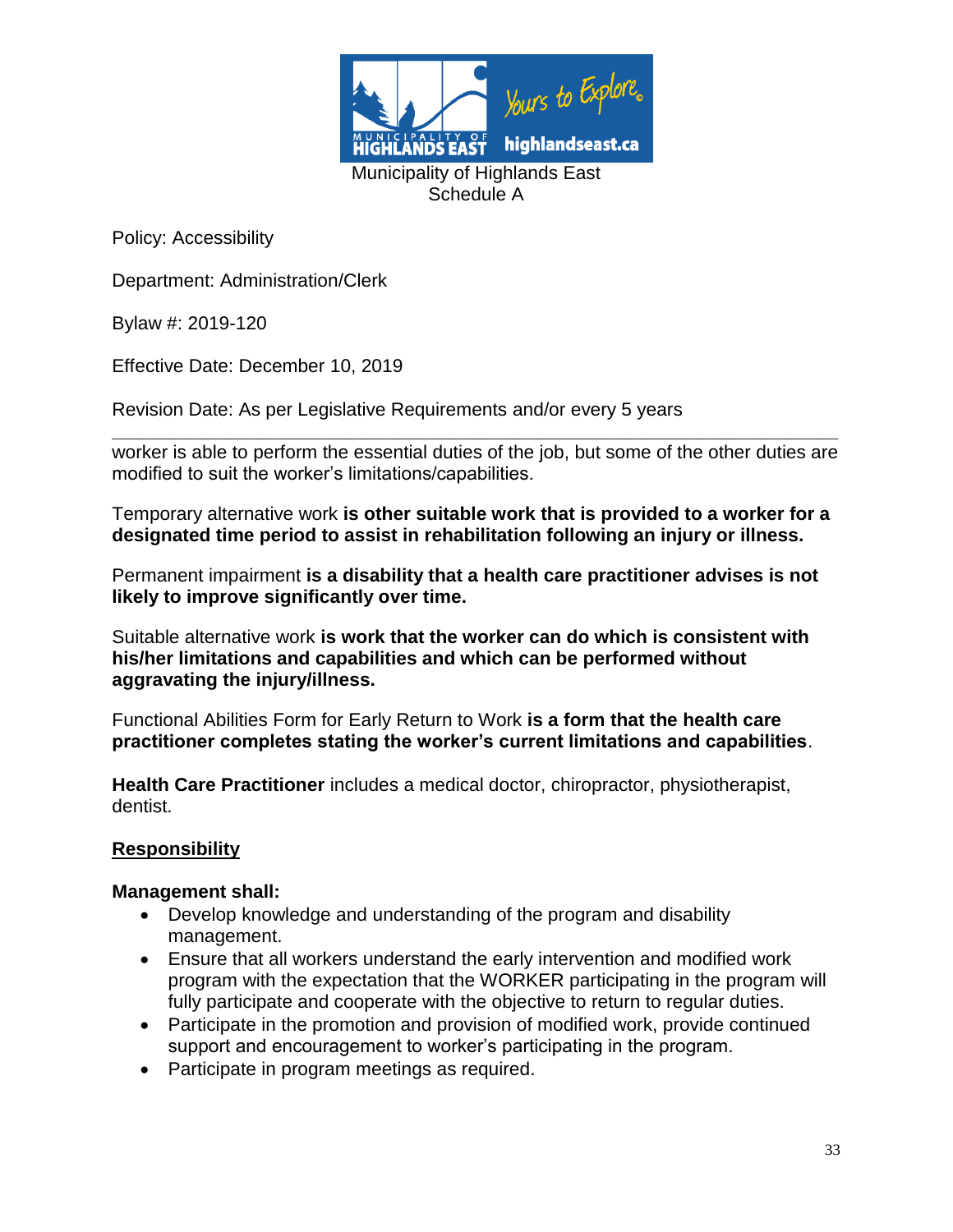

Department: Administration/Clerk

Bylaw #: 2019-120

Effective Date: December 10, 2019

Revision Date: As per Legislative Requirements and/or every 5 years

#### **Supervisor shall:**

 Remain in regular contact with the injured/ill worker during the period of absence from work.

**\_\_\_\_\_\_\_\_\_\_\_\_\_\_\_\_\_\_\_\_\_\_\_\_\_\_\_\_\_\_\_\_\_\_\_\_\_\_\_\_\_\_\_\_\_\_\_\_\_\_\_\_\_\_\_\_\_\_\_\_\_\_\_\_\_\_\_\_\_\_**

- Provide the injured/ill worker with appropriate forms (WSIB Functional Abilities Form) to take to the health care practitioner at the first opportunity, preferably at initial treatment.
- Try to identify temporary modified or alternative duties where required in accordance with the terms of the Collective Agreement or agreement of like nature when forms have been received outlining the worker's fitness for work.
- Meet with the worker and other parties where possible, to discuss the terms of the return to work.
- Notify appropriate parties of the worker's return to work (either modified, alternative or full duties) so that the WSIB can be advised.

#### **Worker shall:**

- Obtain medical approval from a health care practitioner for a modified work program using the WSIB Functional Abilities form and return same to supervisor as soon as possible.
- Participate and cooperate in the program by maintaining regular personal contact with the supervisor regarding the ability to work, physical capabilities and treatment plans.
- Follow the treatment plan outlined by the health care practitioner.
- Communicate any concerns to the supervisor so that potential problems or concerns are openly addressed in a timely manner.

## **Return To Work Process**

The worker shall report the injury/illness to their immediate supervisor and provide appropriate health care practitioner's certificate for time off or return to modified work.